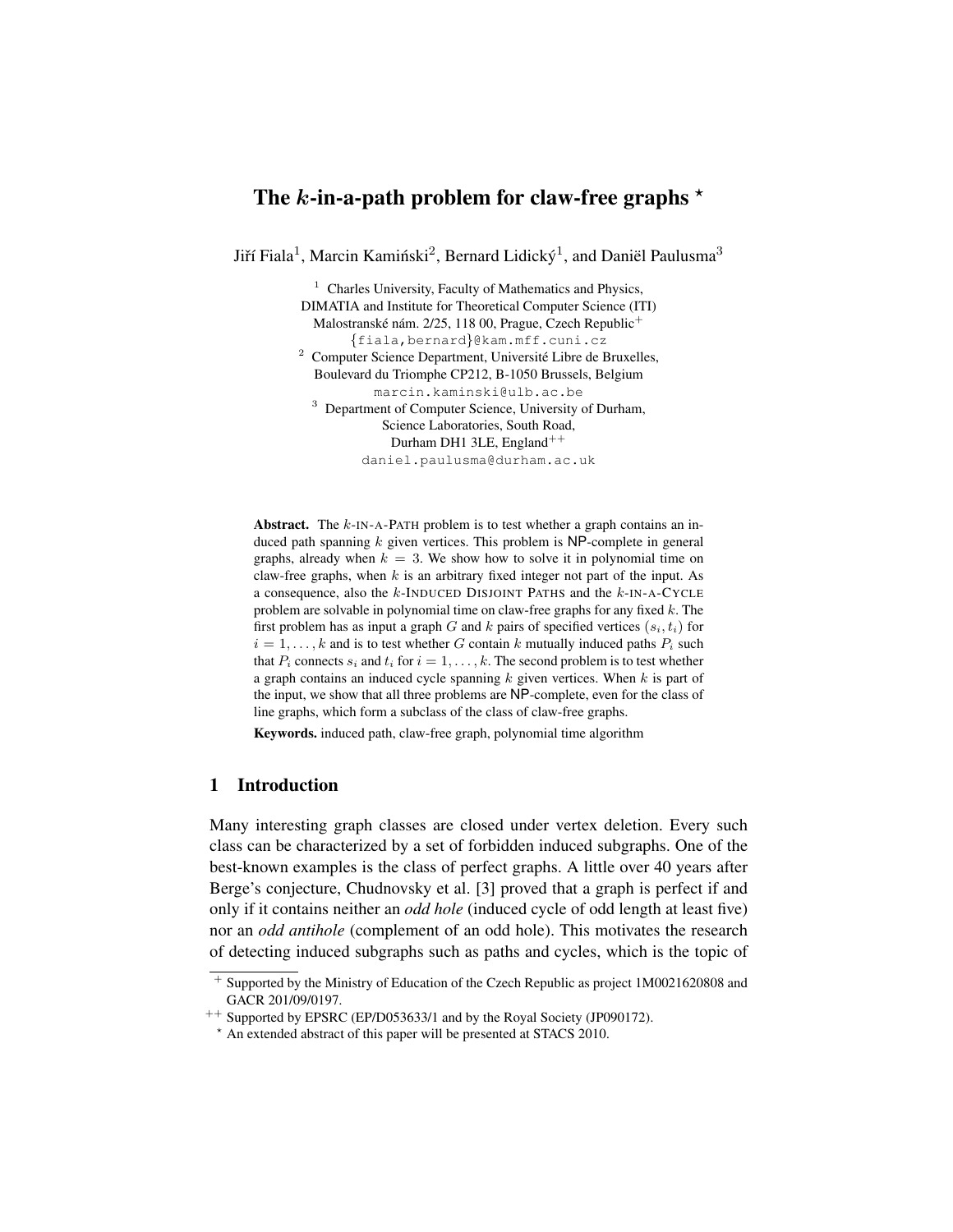this paper. To be more precise, we specify some vertices of a graph called the *terminals* and study the computational complexity of deciding if a graph has an induced subgraph of a certain type containing all the terminals. In particular, we focus on the following problem.

#### $k$ -IN-A-PATH

*Instance:* a graph *G* with *k* terminals. *Question:* does there exist an induced path of G containing the k terminals?

Note that in the problem above,  $k$  is a fixed integer. Clearly, the problem is polynomially solvable for  $k = 2$ . Haas and Hoffmann [15] consider the case  $k = 3$ . After pointing out that this case is NP-complete as a consequence of a result by Fellows [11], they prove W[1]-completeness (where they take as parameter the length of an induced path that is a solution for 3-IN-A-PATH). Derhy and Picouleau [8] proved that the case  $k = 3$  is NP-complete even for graphs with maximum degree at most three.

A natural question is what will happen if we relax the condition of "being contained in an induced path" to "being contained in an induced tree". This leads to the following problem.

 $k$ -IN-A-TREE *Instance:* a graph G with k terminals. *Question:* does there exist an induced tree of G containing the k terminals?

As we will see, also this problem has received a lot of attention in the last two years. It is NP-complete if  $k$  is part of the input [8]. However, Chudnovsky and Seymour [5] have recently given a deep and complicated polynomial time algorithm for the case  $k = 3$ .

### Theorem 1 ([5]) *The* 3-IN-A-TREE *problem is solvable in polynomial time.*

The computational complexity of  $k$ -IN-A-TREE for  $k = 4$  is still open. So far, only partial results are known, such as a polynomial time algorithm for  $k =$ 4 when the input is triangle-free by Derhy, Picouleau and Trotignon [9]. This result and Theorem 1 were extended by Trotignon and Wei [25] who showed that  $k$ -IN-A-TREE is polynomially solvable for graphs of girth at least  $k$ . Derhy, Picouleau and Trotignon [9] also show that it is NP-complete to decide if a graph  $G$  contains an induced tree  $T$  covering four specified vertices such that  $T$ has at most one vertex of degree at least three.

In general, k-IN-A-PATH and k-IN-A-TREE are only equivalent for  $k \leq$ 2. However, in this paper, we study *claw-free* graphs (graphs with no induced 4-vertex star). Claw-free graphs are a rich and well-studied class containing,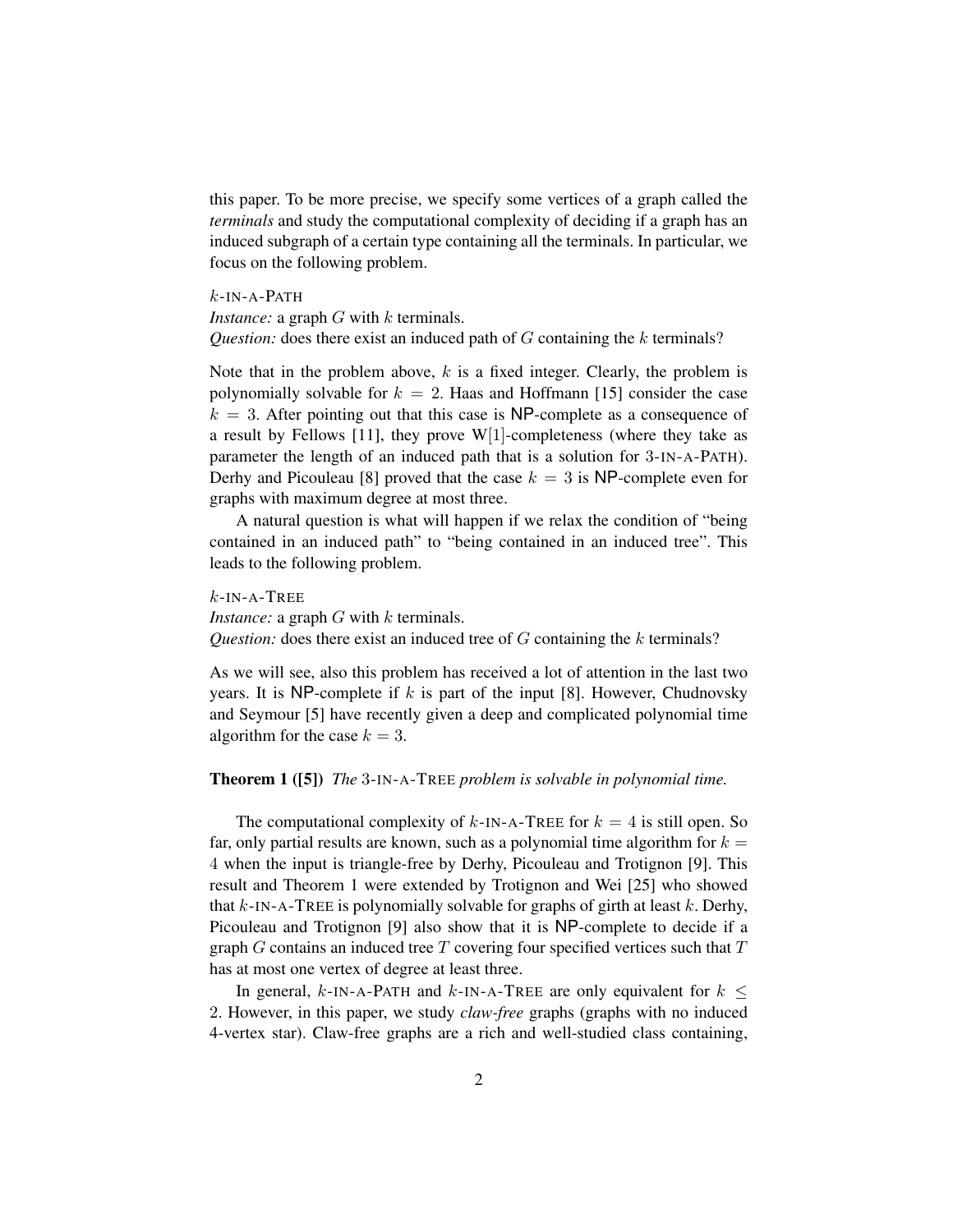e.g., the class of (quasi)-line graphs and the class of complements of trianglefree graphs; see Faudree, Flandrin and Ryjáček [10] for a survey. Note that any induced tree in a claw-free graph is in fact an induced path.

Observation 2 *The* k-IN-A-PATH *and* k-IN-A-TREE *problem are equivalent for the class of claw-free graphs.*

Motivation. The polynomial time algorithm for 3-IN-A-TREE [5] has already proven to be a powerful tool for several problems. For instance, it is used as a subroutine in polynomial time algorithms for detecting induced thetas and pyramids [5] and several other induced subgraphs [21]. The authors of [16] use it to solve the PARITY PATH problem in polynomial time for claw-free graphs. (This problem is to test if a graph contains both an odd and even length induced paths between two specified vertices. It is NP-complete in general as shown by Bienstock [1].)

Lévêque et al.  $[21]$  use the algorithm of Chudnovsky and Seymour  $[5]$  to solve the 2-IN-A-CYCLE problem in polynomial time for graphs not containing an induced path or subdivided claw on some fixed number of vertices. The k-IN-A-CYCLE problem is to test if a graph contains an induced cycle spanning k terminals. In general it is NP-complete already for  $k = 2$  [1]. For fixed k, an instance of this problem can be reduced to a polynomial number of instances of the k-INDUCED DISJOINT PATHS problem, which we define below. Paths  $P_1, \ldots, P_k$  in a graph  $G = (V, E)$  are said to be *mutually induced* if for any  $1 \leq i < j \leq k$ ,  $P_i$  and  $P_j$  have neither common vertices (i.e.  $V(P_i) \cap V(P_j) =$ (0) nor adjacent vertices (i.e.  $uv \notin E$  for any  $u \in V(P_i), v \in V(P_i)$ ).

k-INDUCED DISJOINT PATHS

*Instance:* a graph *G* with *k* pairs of terminals  $(s_i, t_i)$  for  $i = 1, \ldots, k$ . *Question:* does  $G$  contain  $k$  mutually induced paths  $P_i$  such that  $P_i$  connects  $s_i$ and  $t_i$  for  $i = 1, \ldots, k$ ?

This problem is NP-complete for  $k = 2$  [1]. Kawarabayashi and Kobayashi [19] showed that, for any fixed k, the k-INDUCED DISJOINT PATHS problem is solvable in linear time on planar graphs and that consequently  $k$ -IN-A-CYCLE is solvable in polynomial time on this graph class for any fixed  $k$ . The same authors [20] improve the latter result by presenting a linear time algorithm for this problem, and they even extend the results for both these problems to graphs of bounded genus. As we shall see, we can also solve  $k$ -INDUCED DISJOINT PATHS and  $k$ -IN-A-CYCLE in polynomial time in claw-free graphs. The version of the problem in which any two paths are vertex-disjoint but may have adjacent vertices is called the k-DISJOINT PATHS problem. For this problem Robertson and Seymour [22] proved the following result.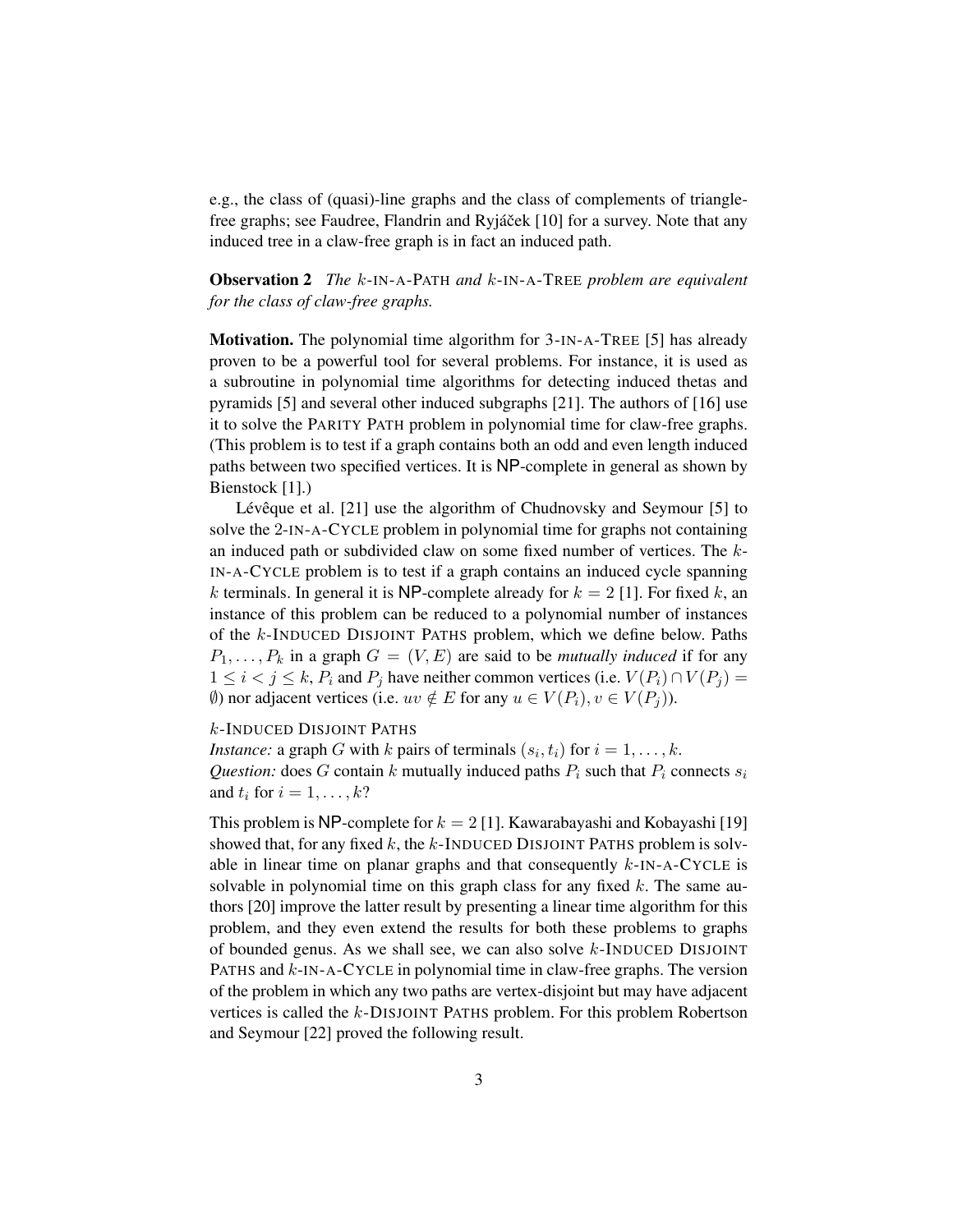### Theorem 3 ([22]) *For fixed* k*, the* k-DISJOINT PATHS *problem is solvable in polynomial time.*

Our Results and Paper Organization. In Section 2 we define some basic terminology. Section 3 contains our main result: k-IN-A-PATH is solvable in polynomial time in claw-free graphs for any fixed integer  $k$ . This, in fact, follows from a stronger theorem proven in the same section; the problem is solvable in polynomial time even if the terminals are to appear on the path in a fixed order. Our polynomial time algorithm for the latter problem first performs "cleaning of the graph". This is an operation that has been introduced for claw-free graphs in [16]. After cleaning the graph is free of odd antiholes of length at least seven. Next we treat odd holes of length five that are contained in the neighborhood of a vertex. The resulting graph is quasi-line. We then use a recent characterization of quasi-line graphs by Chudnovsky and Seymour [4] and related algorithmic results of King and Reed [18] to solve the problem for quasi-line graphs.

In Section 4 we show a number of consequences of our result. We first prove that both the  $k$ -INDUCED DISJOINT PATHS and the  $k$ -IN-A-CYCLE problem are polynomially solvable in claw-free graphs for any fixed integer  $k$ . We then show how to solve for any fixed graph  $H$  the problem of finding a so-called induced realization of  $H$  in a graph in polynomial time. This containment notion introduced by Lévêque et al.  $[21]$  generalizes the notion of a topological minor and will be explained later.

In Section 5 we prove that the three problems  $k$ -IN-A-PATH,  $k$ -INDUCED DISJOINT PATHS and  $k$ -IN-A-CYCLE are NP-complete, even for the class of line graphs, a subclass of the class of claw-free graphs, when  $k$  is part of the input instead of being fixed. Section 6 contains the conclusions. There, we also mention two relevant open problems regarding holes in graphs.

# 2 Preliminaries

All graphs in this paper are undirected, finite, and neither have loops nor multiple edges. Let  $G$  be a graph. We refer to the vertex set and edge set of  $G$  by  $V = V(G)$  and  $E = E(G)$ , respectively. The *neighborhood* of a vertex u in G is denoted by  $N_G(u) = \{v \in V \mid uv \in E\}$ . The subgraph of G induced by  $U \subseteq V$  is denoted  $G[U]$ . Analogously, the *neighborhood* of a set  $U \subseteq V$ is  $N(U) := \bigcup_{u \in U} N(u) \setminus U$ . We say that two vertex-disjoint subsets of V are *adjacent* if some of their vertices are adjacent. The *distance*  $d(u, v)$  between two vertices  $u$  and  $v$  in  $G$  is the number of edges on a shortest path between them. The *edge contraction* of an edge  $e = uv$  removes its two end vertices  $u, v$ and replaces it by a new vertex adjacent to all vertices in  $N(u) \cup N(v)$  (without introducing loops or multiple edges).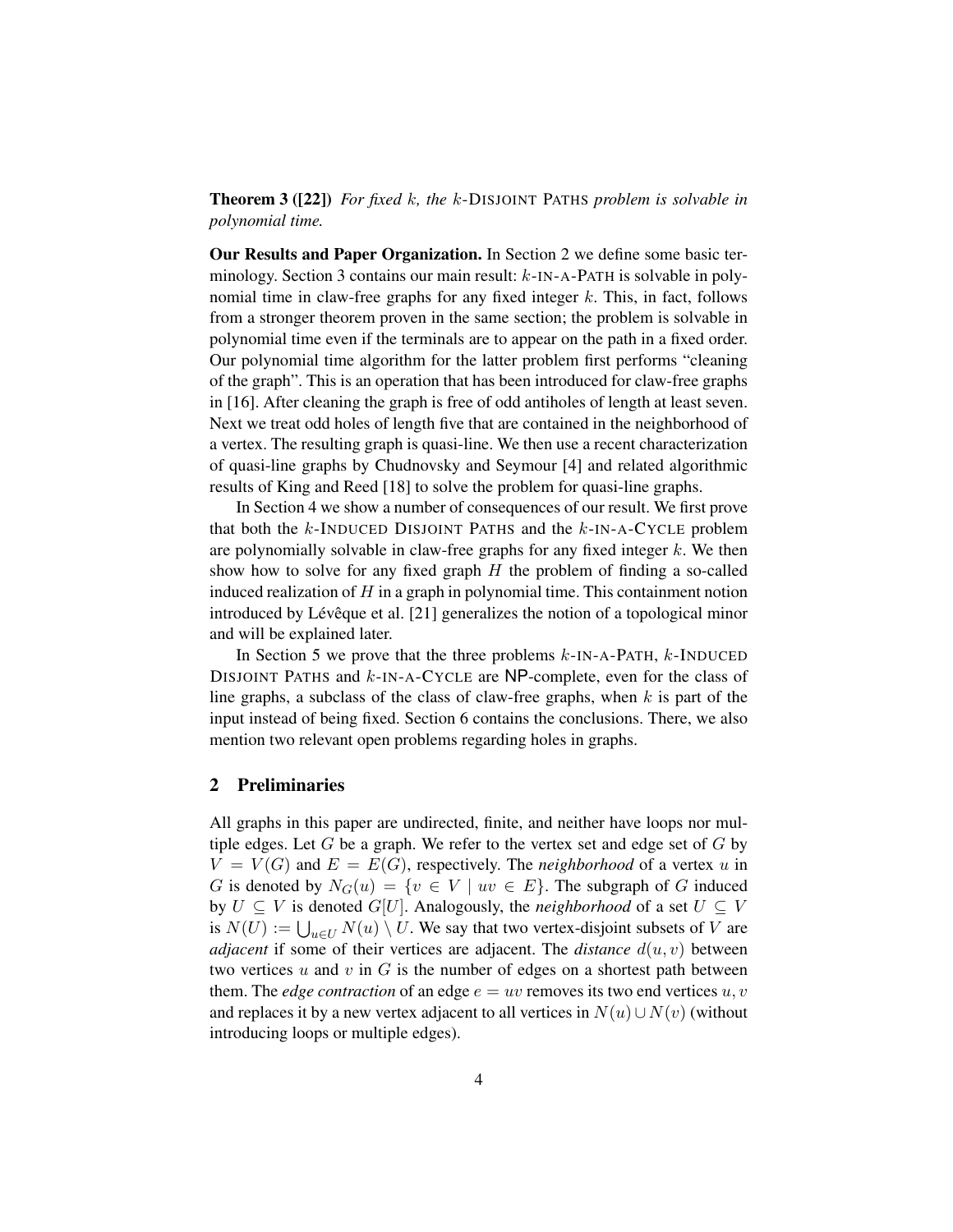We denote the path and cycle on n vertices by  $P_n$  and  $C_n$ , respectively. Let  $P = v_1v_2 \ldots v_p$  be a path with a fixed orientation. The successor  $v_{i+1}$  of  $v_i$ is denoted by  $v_i^{\dagger}$  and its predecessor  $v_{i-1}$  by  $v_i^-$ . The segment  $v_i v_{i+1} \ldots v_j$  is denoted by  $v_i \overrightarrow{P} v_j$ . The reverse segment  $v_j v_{j-1} \dots v_i$  is denoted by  $v_j \overleftarrow{P} v_i$ .

A *hole* is an induced cycle of length at least 4 and an *antihole* is the complement of a hole. We say that a hole is *odd* if it has an odd number of edges. An antihole is called odd if it is the complement is an odd hole.

A *claw* is the graph  $({x, a, b, c}, {xa, xb, xc})$ , where vertex x is called the *center* of the claw. A graph is *claw-free* if it does not contain a claw as an induced subgraph. A *clique* is a subgraph isomorphic to a complete graph. A *diamond* is a graph obtained from a clique on four vertices after removing one edge. A vertex u in a graph G is *simplicial* if  $G[N(u)]$  is a clique.

Let s and t be two specified vertices in a graph  $G = (V, E)$ . A vertex  $v \in V$  is called *irrelevant* for vertices s and t if v does not lie on any induced path from s to t. A graph G is *clean* if none of its vertices is irrelevant. We say that we *clean* G for s and t by repeatedly deleting irrelevant vertices for s and t as long as possible. In general, determining if a vertex is irrelevant is NP-complete [1]. However, for claw-free graphs, the authors of [16] showed the following (where they used Theorem 1 and Observation 2 for obtaining the polynomial time bound).

Lemma 4 ([16]) *Let* s, t *be two vertices of a claw-free graph* G*. Then* G *can be cleaned for* s *and* t *in polynomial time. Moreover, the resulting graph contains no odd antihole of length at least seven.*

The *line graph* of a graph G with edges  $e_1, \ldots, e_p$  is the graph  $L = L(G)$ with vertices  $u_1, \ldots, u_p$  such that there is an edge between any two vertices  $u_i$ and  $u_j$  if and only if  $e_i$  and  $e_j$  share an end vertex in H. We note that mutually induced paths in a line graph  $L(G)$  are in one-to-one correspondence with vertex-disjoint paths in G. Combining this observation with Theorem 3 leads to the following result.

Corollary 5 *For fixed* k*, the* k-INDUCED DISJOINT PATHS *problem can be solved in polynomial time in line graphs.*

A graph  $G = (V, E)$  is called a *quasi-line graph* if for every vertex  $u \in V$ there exist two vertex-disjoint cliques A and B in G such that  $N(u) = V(A) \cup$  $V(B)$  (where  $V(A)$  and  $V(B)$  might be adjacent). Clearly, every line graph is quasi-line and every quasi-line graph is claw-free. The following observation is useful and easy to see by looking at the complement of a neighborhood in a graph.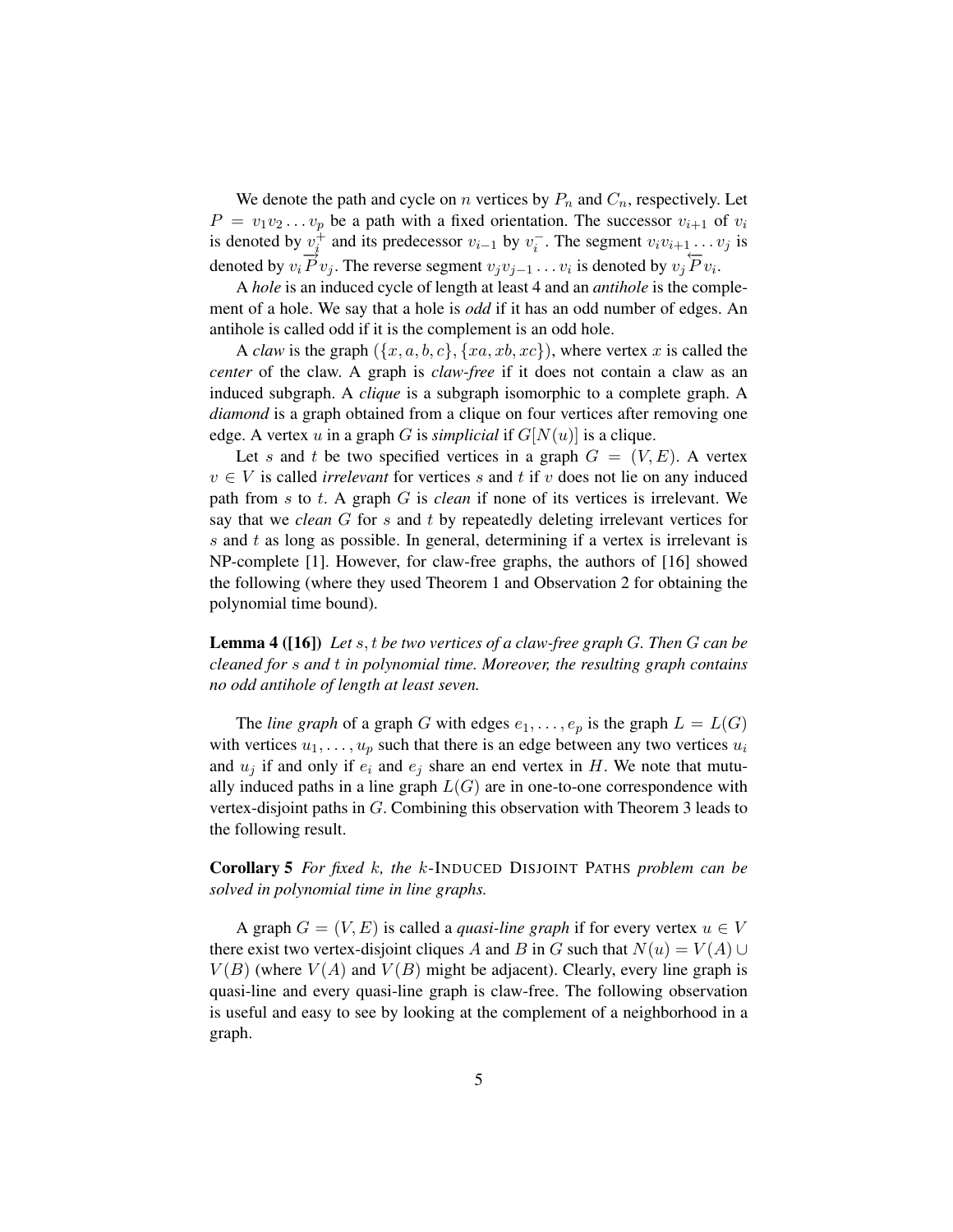# Observation 6 *A claw-free graph* G *is a quasi-line graph if and only if* G *does not contain a vertex that has an odd antihole in its neighborhood.*

A clique in a graph G is called *nontrivial* if it contains at least two vertices. A nontrivial clique A is called *homogeneous* if every vertex in  $V(G)\backslash V(A)$  is either adjacent to all vertices of A or to none of them. Note that it is possible to check in polynomial time if an edge of the graph is a homogeneous clique. This justifies the following observation.

Observation 7 *The problem of detecting a homogeneous clique in a graph is solvable in polynomial time.*

Two disjoint cliques A and B form a *homogeneous pair* in G if the following two conditions hold. First, at least one of A, B contains more than one vertex. Second, every vertex  $v \in V(G) \setminus (V(A) \cup V(B))$  is either adjacent to all vertices of  $A$  or to none vertex of  $A$  as well as either adjacent to all of  $B$  or to none of B. The following result by King and Reed [18, Section 3] will be useful.

Lemma 8 ([18]) *The problem of detecting a homogeneous pair of cliques in a graph is solvable in polynomial time.*

Let V be a finite set of points of a real line, and  $\mathcal I$  be a collection of intervals. Two points are adjacent if and only if they belong to a common interval  $I \in \mathcal{I}$ . The resulting graph is a *linear interval graph*. Analogously, if we consider a set of points of a circle and set of intervals (angles) on the circle we get a *circular interval graph*. Graphs in both classes are claw-free.

As we shall see, linear interval graphs and circular interval graphs are closely related to interval graphs and circular arc graphs, respectively. A graph is an *interval graph* if intervals of the real line can be associated with its vertices such that two vertices are adjacent if and only if their corresponding intervals overlap. An interval graph is *proper interval* if it has an interval representation in which no interval is properly contained in any other interval. The class of *(proper) circular arc graphs* is defined analogously.

Linear interval graphs coincide with proper interval graphs. In order to see this we need two results from the literature. First, let  $G$  be a connected graph with maximal cliques  $K_1, \ldots, K_p$ , and let  $\mathcal{K}_v$  denote the set of maximal cliques in G containing vertex  $v \in V(G)$ . Then G is an interval graph if and only if G has a path decomposition that is a *clique path* [12], i.e., a path  $P = K_1 \cdots K_p$ such that for each  $v \in V(G)$  the set  $\mathcal{K}_v$  induces a connected subpath in P. Second, an interval graph is a proper interval graph if and only if it is clawfree [23]. The above two results enable us to show that a graph is a linear interval graph if and only if it is a proper interval graph.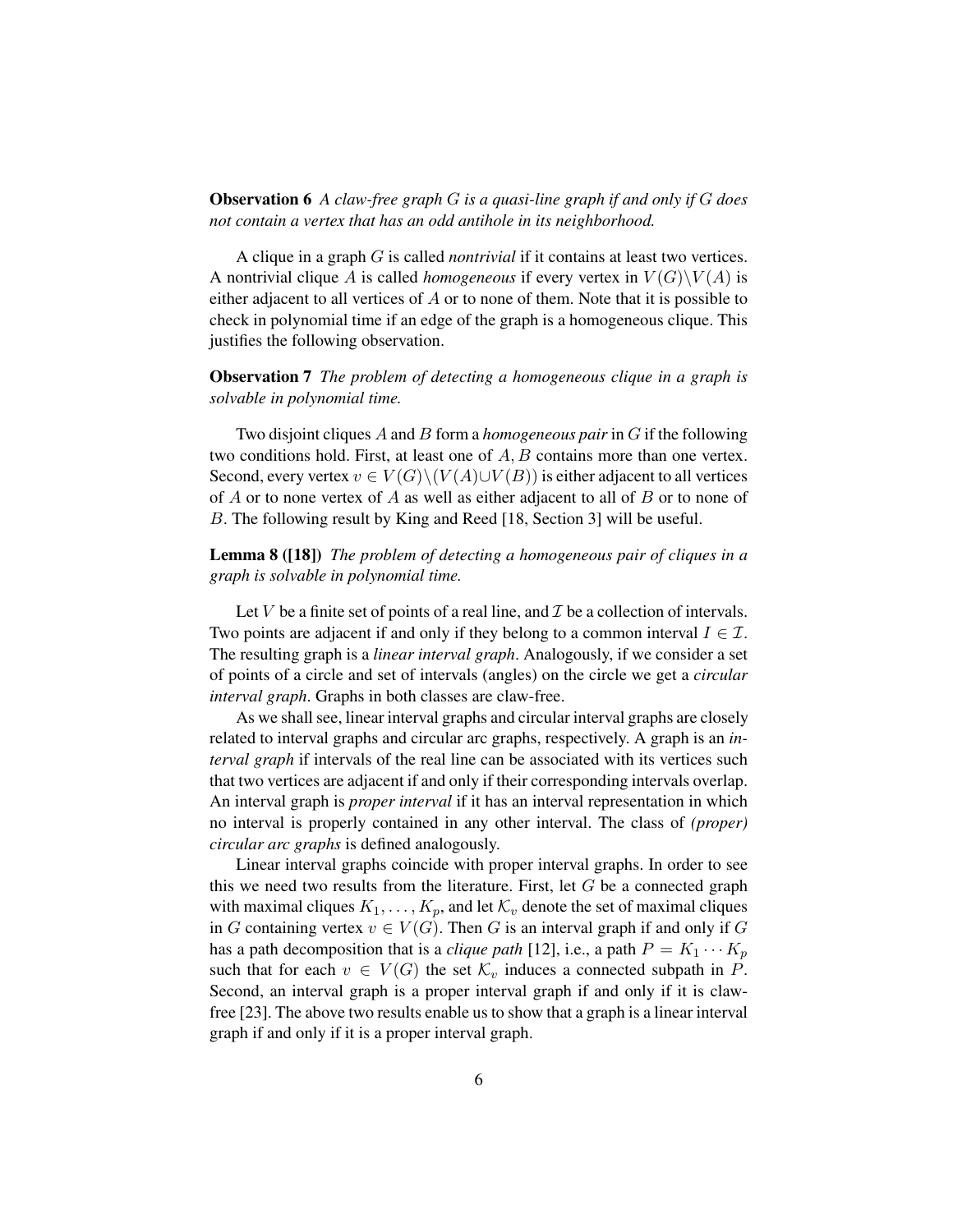Suppose  $G$  is a linear interval graph resulting from a set of points  $V$  and a collection of intervals  $\mathcal I$ . Then the maximal cliques of  $G$  are in 1-to-1 correspondence with the intervals in  $I$ . Consequently, they form a clique path. Then, by the result of Fulkerson and Gross [12],  $G$  is an interval graph. Because  $G$  is claw-free, we use the result of Roberts [23] to find that G is proper interval.

To prove the reverse implication, suppose  $G$  is a proper interval graph. Then we associate an interval with each maximal clique in G. Because the maximal cliques of G form a clique path, this results in a desired collection of intervals  $\mathcal{I}$ .

The result for circular interval graphs and proper circular arc graphs can be proven analogously. Due to these two equivalences, we can make use of the following result of Deng, Hell, and Huang [7] originally proven for proper interval graphs and proper circular arc graphs.



Fig. 1. Composition of three linear interval strips (only part of the graph is displayed).

Theorem 9 ([7]) *Circular interval graphs and linear interval graphs can be recognized in linear time. Furthermore, a corresponding representation of such graphs can be constructed in linear time as well.*

A *linear interval strip*  $(S, a, b)$  is a linear interval graph S where a and b are the leftmost and the rightmost points (vertices) of its representation. Observe that in such a graph the vertices  $a$  and  $b$  are simplicial. Let  $S_0$  be a graph with vertices  $a_1, b_1, \ldots, a_m, b_m$  that is isomorphic to an arbitrary disjoint union of complete graphs. Let  $(S'_1, a'_1, b'_1), \ldots, (S'_m, a'_m, b'_m)$  be a collection of linear interval strips. The *composition*  $S_m$  is defined inductively where  $S_i$  is formed from the disjoint union of  $S_{i-1}$  and  $S'_{i}$ , where:

- all neighbors of  $a_i$  are connected to all neighbors of  $a'_i$ ;
- all neighbors of  $b_i$  are connected to all neighbors of  $b'_i$ ;
- vertices  $a_i, a'_i, b_i, b'_i$  are removed.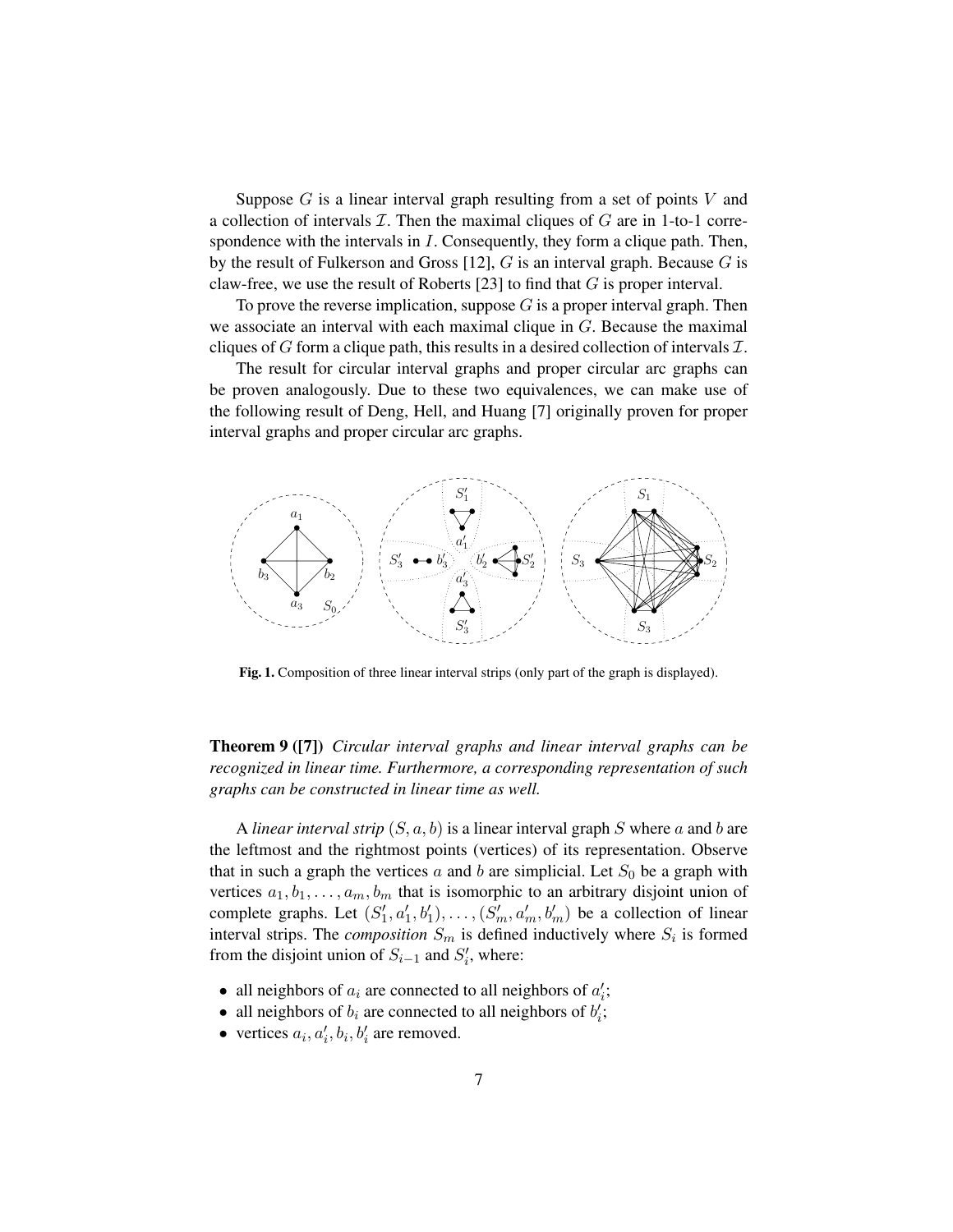See Figure 1 for an example. We are now ready to state the structure of quasiline graphs as characterized by Chudnovsky and Seymour [4].

Theorem 10 ([4]) *A connected quasi-line graph* G *with no homogeneous pair of cliques is either a circular interval graph or a composition of linear interval strips.*

Finally, we need another algorithmic result of King and Reed [18]. They observe that the composition of the final strip in a composition of linear interval graphs is a so-called nontrivial interval 2-join and that every nontrivial interval 2-join contains a so-called canonical interval 2-join. In Lemma 13 of their paper they show how to find in polynomial time a canonical interval 2-join in a quasiline graph with no homogeneous pairs of cliques and no simplicial vertices, or else to conclude that none exists. Applying this result recursively leads to the following lemma.

Lemma 11 ([18]) *Let* G *be a quasi-line graph that contains no homogeneous pairs of cliques and no simplicial vertices and that is a composition of linear interval strips. Then the collection of linear interval strips that define* G *can be found in polynomial time.*

## 3 Main Result

Now we are ready to state our main result.

Theorem 12 *For any fixed* k*, the* k-IN-A-PATH *problem is solvable in polynomial time in claw-free graphs.*

In order to prove Theorem 12 we define the following problem.

ORDERED-k-IN-A-PATH

*Instance:* a graph G with k terminals ordered as  $t_1, \ldots, t_k$ .

*Question:* does there exist an induced path of  $G$  starting in  $t_1$  then passing through  $t_2, \ldots, t_{k-1}$  and ending in  $t_k$ ?

We can resolve the original  $k$ -IN-A-PATH problem by  $k!$  rounds of the more specific version defined above, where in each round we order the terminals by a different permutation. Hence, since we assume that  $k$  is fixed, it suffices to prove Theorem 13 in order to obtain Theorem 12.

Theorem 13 *For any fixed* k*, the* ORDERED-k-IN-A-PATHS *problem is solvable in polynomial time in claw-free graphs.*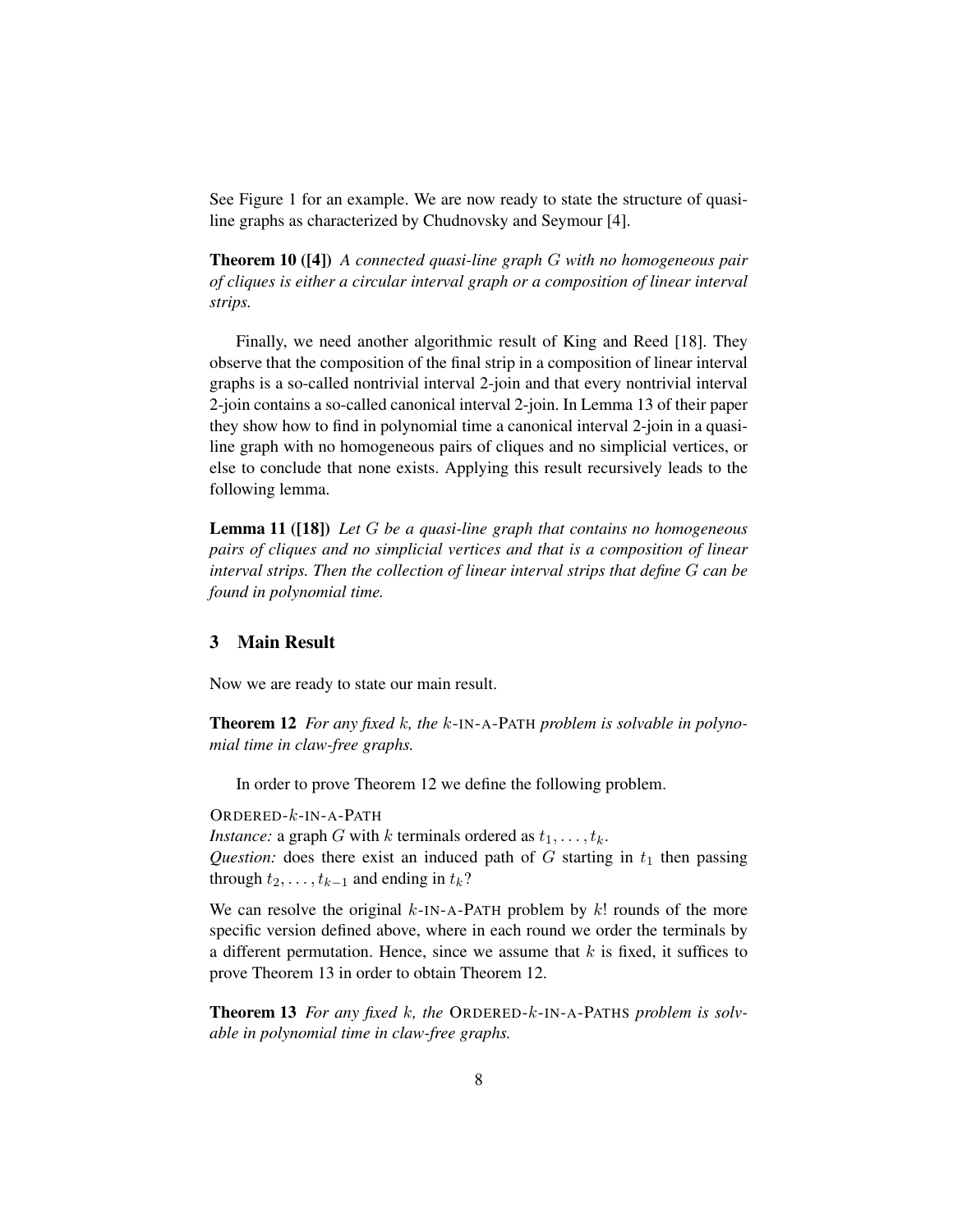We now prove Theorem 13 by presenting a polynomial time algorithm that solves the ORDERED- $k$ -IN-A-PATH problem on a claw-free graph  $G$  with terminals in order  $t_1, \ldots, t_k$  for any fixed integer k. We call an induced path P from  $t_1$  to  $t_k$  that contains the other terminals in order  $t_2, \ldots, t_{k-1}$  a *solution* of this problem. Furthermore, an operation in this algorithm on input graph  $G$  with terminals  $t_1, \ldots, t_k$  *preserves the solution* if the following holds: the resulting graph G' with resulting terminals  $t'_1, \ldots, t'_{k'}$  for some  $k' \leq k$  is a YES-instance of the ORDERED- $k'$ -IN-A-PATH problem if and only if G is a YES-instance of the ORDERED-k-IN-A-PATH problem. We call G *convenient* (for our purposes) if G has the following three properties:

- (i)  $t_1, t_k$  are of degree one in G and all other terminals  $t_i$  ( $1 < i < k$ ) are of degree two in  $G$ , and the two neighbors of such  $t_i$  are not adjacent;
- (ii) for  $1 < i < j < k$ , the distance between  $t_i$  and  $t_j$  is at least four;
- (iii)  $G$  is connected.

THE ALGORITHM AND PROOF OF THEOREM 13

Let G be a claw-free graph with terminals  $t_1, \ldots, t_k$  for some  $k \geq 2$ .

If  $k = 2$ , we compute a shortest path from  $t_1$  to  $t_2$ . Suppose  $k \geq 3$ . As we will see, our algorithm might create a set of new graphs that we must process one by one. While doing so, we make the following two implicit assumptions.

A. The number of terminals in the graph under consideration is always at least three; if the number of terminals drops to 2 in a newly created graph, we just try to find the shortest path between the two terminals and do not process the graph any further.

**B.** The graph under consideration is clean for  $t_1$  and  $t_k$ . We can always ensure this by running the polynomial time algorithm of Lemma 4 on top of every operation we perform. If during a cleaning operation we remove a terminal, then we do not process the graph any further. In particular, we note that cleaning keeps properties (i)-(iii) intact.

### Step 1. Reduce to a set of convenient graphs.

We apply Lemma 14 and obtain in polynomial time a set  $G$  that consists of a polynomial number of convenient claw-free graphs of size at most  $|V(G)|$  such that there is a solution for  $G$  if and only if there is a solution for one of the graphs in G. We consider *each* graph in G. For simplicity, we denote such a graph by G as well.

## Step 2. Reduce to a quasi-line graph.

Because G is assumed to be clean for  $t_1$  and  $t_k$ , we note that G contains no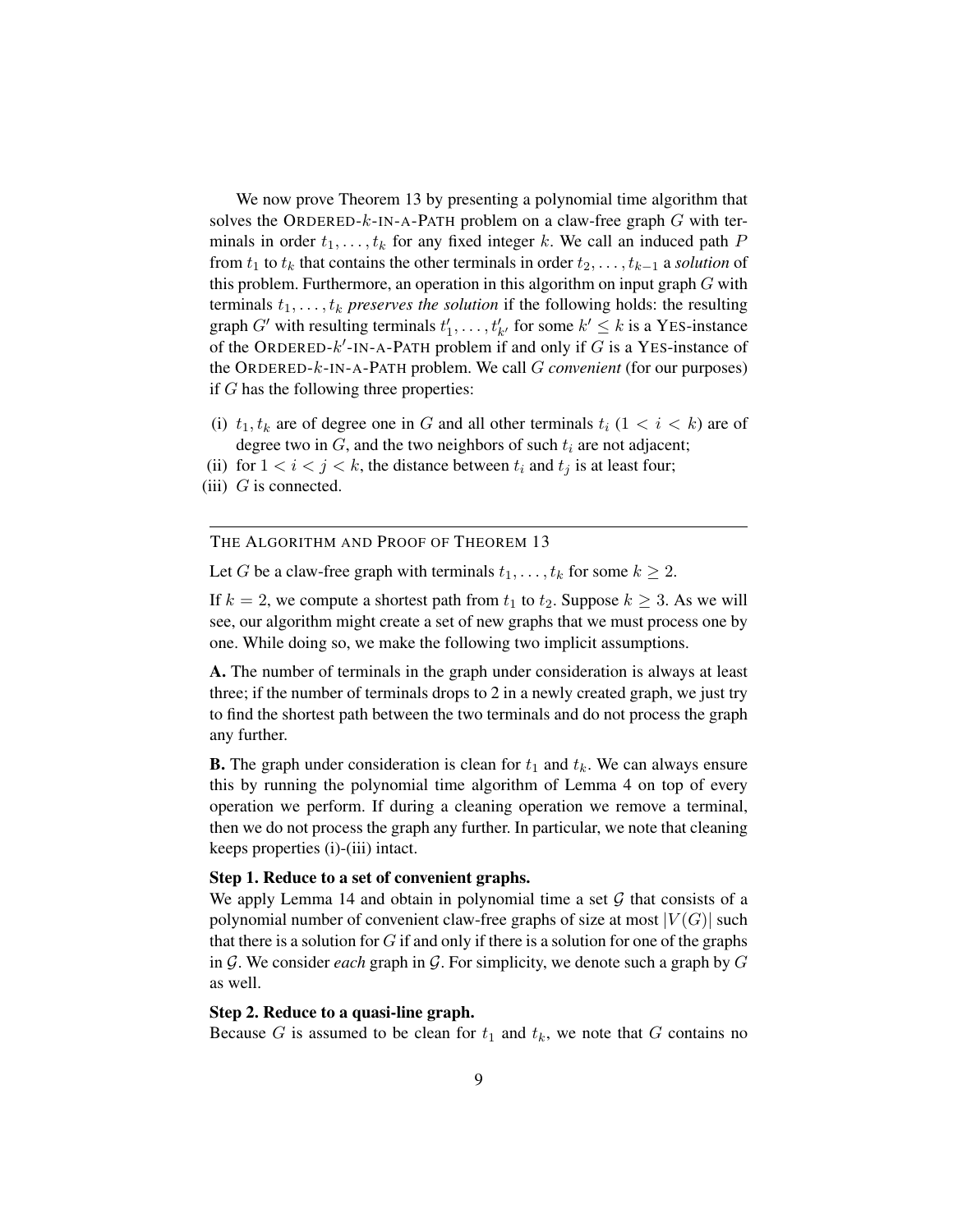antihole of length at least seven by Lemma 4. We apply Lemma 15 as long as we can. This lemma removes a vertex, the neighborhood of which contains an odd hole of length five. Because every time we apply Lemma 15 the number of vertices in G decreases by one, this takes  $O(|V(G)|^6)$  time in total. Note that G stays connected, because we do not remove any cut-vertices due to the claw-freeness. By property (i), we do not remove a terminal either. Then  $G$  has become a convenient quasi-line graph due to Observation 6.

# Step 3. Reduce to a circular interval graph or to a composition of linear interval strips.

We first exhaustively search for homogeneous cliques by running the polynomial time algorithm of Observation 7. Each time we find such a clique, we reduce it in polynomial time to a single vertex by applying Lemma 16. By Lemma 16, the resulting graph stays convenient and quasi-line, while we preserve the solution. At some moment it contains no homogeneous cliques anymore. We then exhaustively search for homogeneous pairs by running the polynomial time algorithm of Lemma 8. Each time we find such a pair, we reduce its two cliques in polynomial time to two single vertices by applying Lemma 17. By Lemma 17, the resulting graph stays convenient and quasi-line, while we preserve the solution. At some moment it contains no homogeneous pairs anymore. Then, by Theorem 10, G is either a circular interval graph or a composition of linear interval strips. We use Theorem 9 to recognize in polynomial time in which case we are.

### Step 4a. Solve the problem for a circular interval graph.

Let  $G$  be a circular interval graph. Observe that the order of vertices in an induced path must respect the natural order of points on the circle. Hence, deleting all points that lie on the circle between  $t_k$  and  $t_1$  preserves the solution. So, we may assume that  $G$  is a linear interval graph. We solve the problem for these graphs in Theorem 18.

#### Step 4b. Solve the problem for a composition of linear interval strips.

Let G be a composition of linear interval strips. We replace  $t_1$  and  $t_k$  by their unique neighbors and repeat this process until they get degree at least one. Then, because G is assumed to be clean for  $t_1$  and  $t_k$ , G contains no simplicial vertex. This means that we can find these strips in polynomial time using Lemma 11 and use this information in Lemma 19. There we create a line graph  $G'$  with  $|V(G')| \leq |V(G)|$ , while preserving the solution. Moreover, this can be done in polynomial time by the same theorem. In Theorem 20 we prove that the problem is polynomially solvable for line graphs.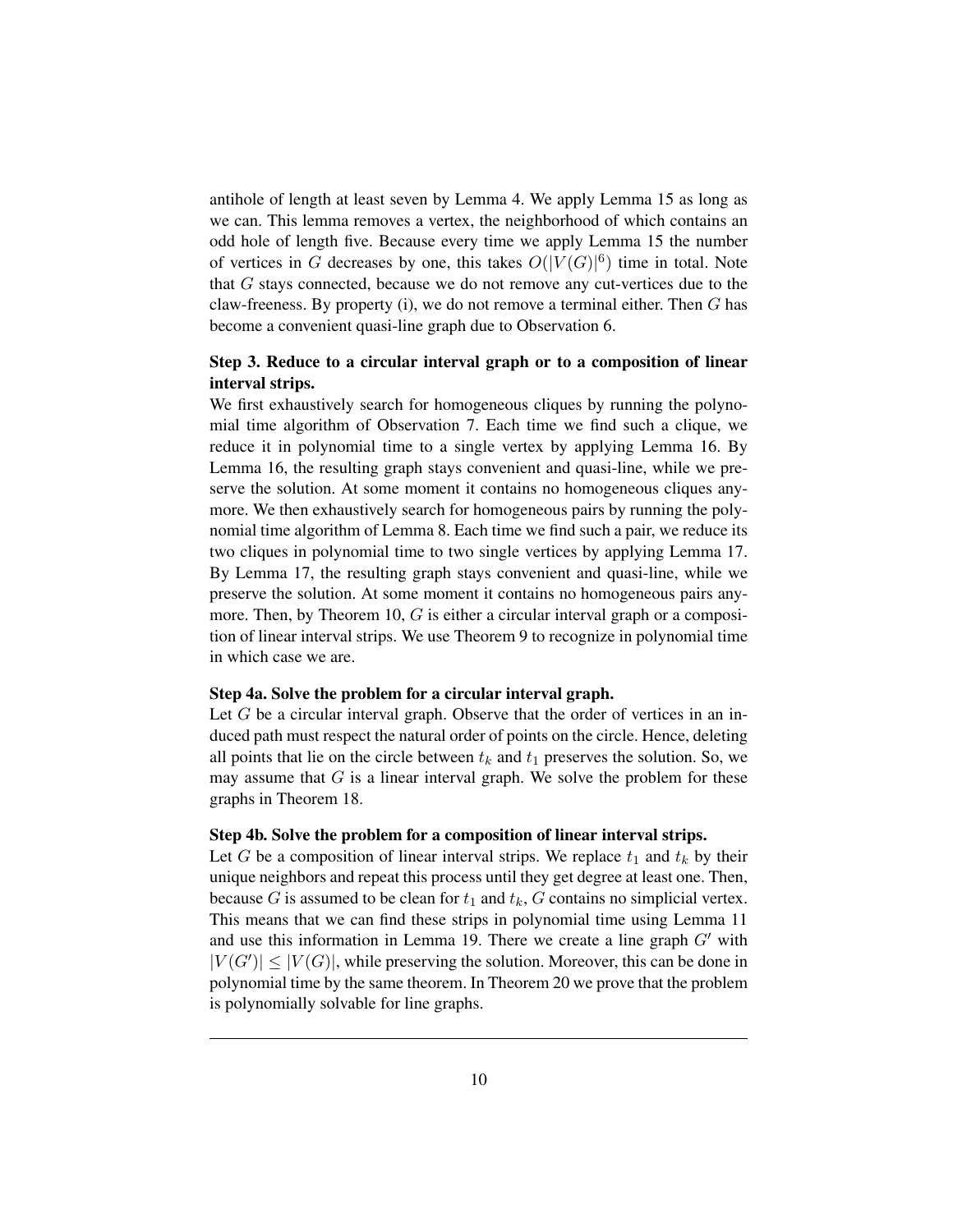In order to finish the correctness proof and running time analysis of our algorithm, it remains to state and prove Lemmas 14–17, Theorem 18, Lemma 19 and Theorem 20.

Lemma 14 *Let* G *be a claw-free graph on* n *vertices with terminals ordered*  $t_1,\ldots,t_k$ . Then there exists a set  ${\cal G}$  of  $n^{O(k)}$  convenient claw-free graphs, each *of size at most* |V (G)|*, such that* G *has a solution if and only if there exists a graph in* G *that has a solution. Moreover,* G *can be constructed in polynomial time.*

*Proof.* Initially set  $\mathcal{G} := \emptyset$ . We branch as follows. For  $i = 1, \ldots, k$ , we guess two ordered disjoint vertex subsets  $R_i$  and  $R'_i$  of  $G$ ; the vertices of  $R_i$  are supposed to be the last  $|R_i|$  vertices preceding  $t_i$  in a possible solution (path), whereas the vertices of  $R'_i$  are supposed to be the first  $|R'_i|$  vertices following  $t_i$ . We require  $|R_1| = |R'_k| = 0$  while all other sets  $R_i$  and  $R'_i$  must have size three with the following exceptions. First,  $|R_i| \leq 2$  is allowed for  $i = 2, 3$ , but in that case we require  $t_1 \in R_i$ . Second,  $|R'_i| \leq 2$  is allowed for  $i = k - 2, k - 1$ , but in that case we require  $t_k \in R_i$ .

Note that we allow that two sets from  $\{R_1, \ldots, R_k\} \cup \{R'_1, \ldots, R'_k\}$  overlap. However, we do check if every component of the subgraph  $G^*$  induced by  $\bigcup_i R_i \cup \bigcup_j R'_j \cup \{t_1, \ldots, t_k\}$  is a path. If this is not the case then we discard the whole guess and start all over again. Otherwise, we observe that  $t_1$  and  $t_k$  are end vertices of path components in  $G^*$ , while all other terminals are inner vertices of path components. Next, we consider the path components in  $G^*$  containing more than one terminal. If the order of the terminals on such a path component is not  $t_i, t_{i+1}, \ldots, t_j$  for some  $i < j$  when passing through the path component, we discard the whole guess. Otherwise, we remove  $t_{i+1}, \ldots, t_{j-1}$  from the list of terminals. We also remove  $t_j$  if  $i = 1$  or  $t_i$  if  $j = k$ . If we kept both  $t_i$  and  $t_j$ then, if necessary, we replace  $t_i$  and  $t_j$  on this path component such that on the path component (i) they are at distance at least four of each other and (ii) also are of distance at least one of each end vertex of the path component. Because the path component has length at least eight, such a replacement is possible.

We now do the following in the graph  $G$ . For every terminal and for every non-terminal vertex in  $\bigcup_i R_i \cup \bigcup_j R'_j$  that is not an end vertex of a path component in  $G^*$ , we remove all its neighbors from G that are not vertices of  $G^*$ . The resulting graph  $G'$  is claw-free, because G is claw-free and we only removed vertices. If there are two terminals in different components of  $G'$ , then we discard  $G'$ . If not, then we put the component of  $G'$  that contains all the terminals in the set  $G$ , because this graph is convenient; we note that property (ii) also holds with respect to  $i = 1$  or  $j = k$ . We then try to extend G by taking a new guess.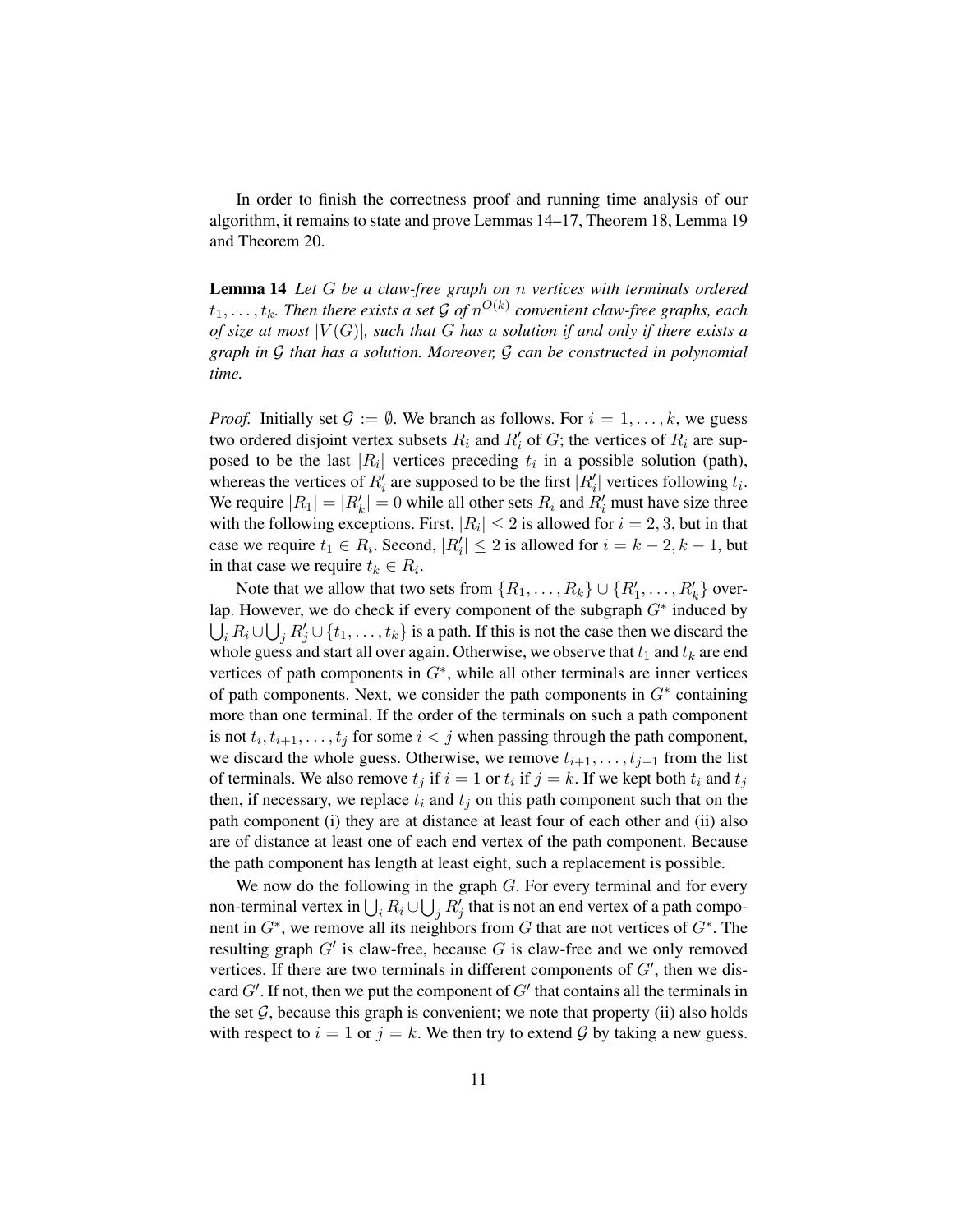Because k is fixed and the number of guesses is  $O(n^{6k})$ , this procedure ends in polynomial time with a set G that satisfies all conditions of the lemma.  $\Box$ 

**Lemma 15** Let G be a convenient claw-free graph. Removing a vertex  $u \in$ V (G)*, the neighborhood of which contains an induced odd hole of length five, preserves the solution.*

*Proof.* Because G is convenient, u is not a terminal. We first show the following claim.

*Claim 1.* Let  $G[\{v, w, x, y\}]$  be a diamond in which vw is a non-edge. If there is a solution P that contains  $v, x, w$ , then there is another solution that contains  $y$  (and that does not contain  $x$ ).

In order to see this take the original solution  $P$  and note that by claw-freeness any neighbor of y on P must be in the (closed) neighborhood of either v or w. This way the solution can be rerouted via  $y$ , without using x. This proves Claim 1.

Now suppose that  $u$  is a vertex which has an odd hole  $C$  of length five in its neighborhood. Obviously, G is a YES-instance if  $G - u$  is a YES-instance. To prove the reverse implication, suppose  $G$  is a YES-instance. Let  $P$  be a solution. If u does not belong to P then we are done. Hence, we suppose that u belongs to P and consider three cases depending on  $|V(C) \cap V(P)|$ .

*Case 1.*  $|V(C) \cap V(P)| \ge 2$ . Then  $|V(C) \cap V(P)| = 2$ , as any vertex on P will have at most two neighbors. We are done by Claim 1.

*Case 2.*  $|V(C) \cap V(P)| = 1$ . Let  $w \in V(C)$  belong to P and let the other neighbor of u that belongs to P be x. We note that x must be adjacent to at least one of the neighbors of  $w$  in  $C$  due to the claw-freeness of  $G$ . Then we can apply Claim 1 again.

*Case 3.*  $|V(C) \cap V(P)| = 0$ . Let the two neighbors of u on P be x and y. To avoid a claw at  $u$ , every vertex of C must be adjacent to x or  $y$ . If there is a vertex in  $C$  adjacent to both, we apply Claim 1. Suppose there is no such vertex and that the vertices of the  $C$  are partitioned in two sets  $X$  (vertices of  $C$  only adjacent to x) and Y (vertices of C only adjacent to y). We assume without loss of generality that  $|X| = 3$ , and hence contains a pair of independent vertices which together with u and y form a claw. This is a contradiction.  $\Box$ 

Lemma 16 *Let* G *be a convenient quasi-line graph with a homogeneous clique* A*. Then contracting* A *to a single vertex preserves the solution and results in a convenient quasi-line graph that has the same terminals as* G*.*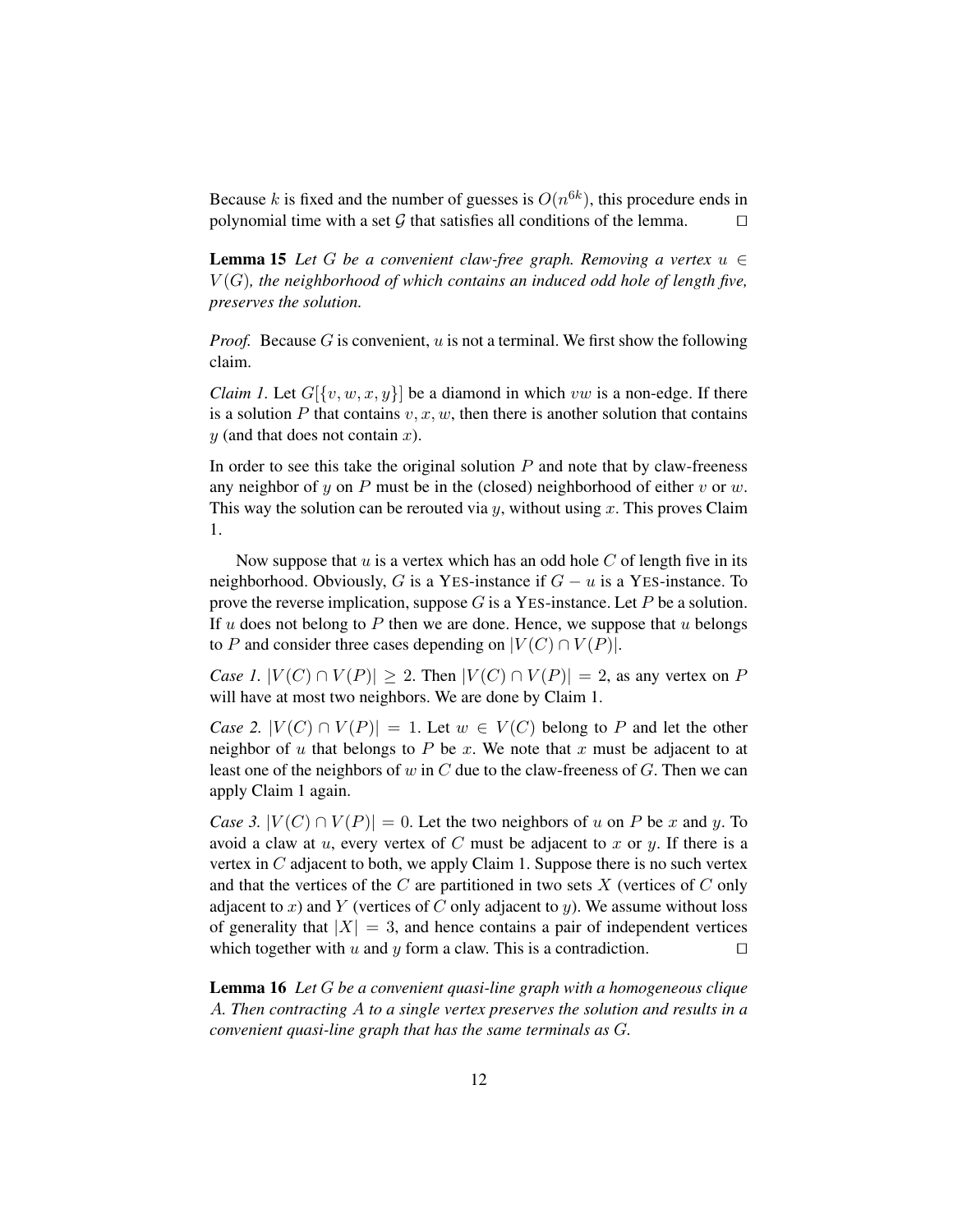*Proof.* Each vertex in A lies on a triangle, unless G is isomorphic to  $P_2$ , which is not possible. Hence, by property (i), A does not contain a terminal. We remove all vertices of A except one. The resulting graph will be a convenient quasi-line graph containing the same terminals, and we will preserve the solution.  $\Box$ 

Lemma 17 *Let* G *be a convenient quasi-line graph with terminals ordered*  $t_1, \ldots, t_k$  that has no homogeneous clique but that has a homogeneous pair  $(A, B)$ *. If* G *is clean for*  $t_1$  *and*  $t_k$ *, then contracting* A *and* B *to single vertices preserves the solution and results in a convenient quasi-line graph.*

*Proof.* We assume that G is clean for  $t_1$  and  $t_k$ . Because G does not contain a homogeneous clique,  $V(A)$  and  $V(B)$  must be adjacent. In all the cases discussed below we will actually not contract edges but only remove vertices from A and B. Hence, the resulting graph will always be a quasi-line graph.

#### *Case 1. A contains*  $t_1$  *or*  $t_k$ *.*

By property (i),  $t_1$  and  $t_k$  are of degree one. Then A cannot contain  $t_1$  and  $t_k$ . We assume without loss of generality that  $A$  contains  $t_1$ .

First suppose  $|V(A)| = 1$ , so A only contains  $t_1$ . Then the (unique) neighbor of  $t_1$  is in B. Because G is clean and  $|V(B)| \geq 2$ , we find that G is isomorphic to  $P_3 = t_1t_2t_3$  and  $V(G) = \{t_1, t_2, t_3\}$ . Hence, the statement of the lemma holds if we remove  $t_3$  and set  $k = 2$ .

Now suppose  $|V(A)| \ge 2$ . Because  $t_1$  is of degree one, A consists of two vertices, namely  $t_1$  and its neighbor  $t'_1$ . Note that  $t'_1$  has no neighbor outside A and B, because  $t_1$  is of degree one. Suppose  $t_k$  is in B. Then  $|V(B)| = 2$ , because  $t_k$  is of degree one. Because G is clean for  $t_1$  and  $t_k$ , we find that G is isomorphic to a 4-vertex path starting in  $t_1$  and ending in  $t_k$ . By property (ii), G can pass through at most one other terminal, so  $k = 3$ . Hence, the statement of the lemma holds if we remove  $t_1$  and  $t_3$  and set  $k = 2$ .

Suppose  $t_k$  is not in B. Because G is clean,  $t'_1$  is adjacent to all vertices in B. This means that  $|V(B)| = 1$ , as otherwise B is a homogeneous clique. Then deleting  $t_1$  and replace it by  $t_1$  in the set of terminals results in a convenient graph and preserves the solution.

*Case 2. A contains a terminal*  $t_i$  *for some*  $2 \leq i \leq k - 1$ *.* We may assume that neither  $t_1$  nor  $t_k$  is in  $A \cup B$ , as otherwise we return to Case 1. Then, by property (ii),  $t_i$  is the only terminal in  $A \cup B$ .

First suppose  $|V(A) = 1$ , so A only contains  $t_i$ . Because  $V(A)$  and  $V(B)$ are adjacent,  $t_i$  is adjacent to a vertex  $u$  in  $B$ . By property (i),  $u$  is the only vertex in  $B$  adjacent to  $t_i$ . We delete all vertices of  $B$  except  $u$ . Clearly, the resulting graph is convenient and the solution is preserved.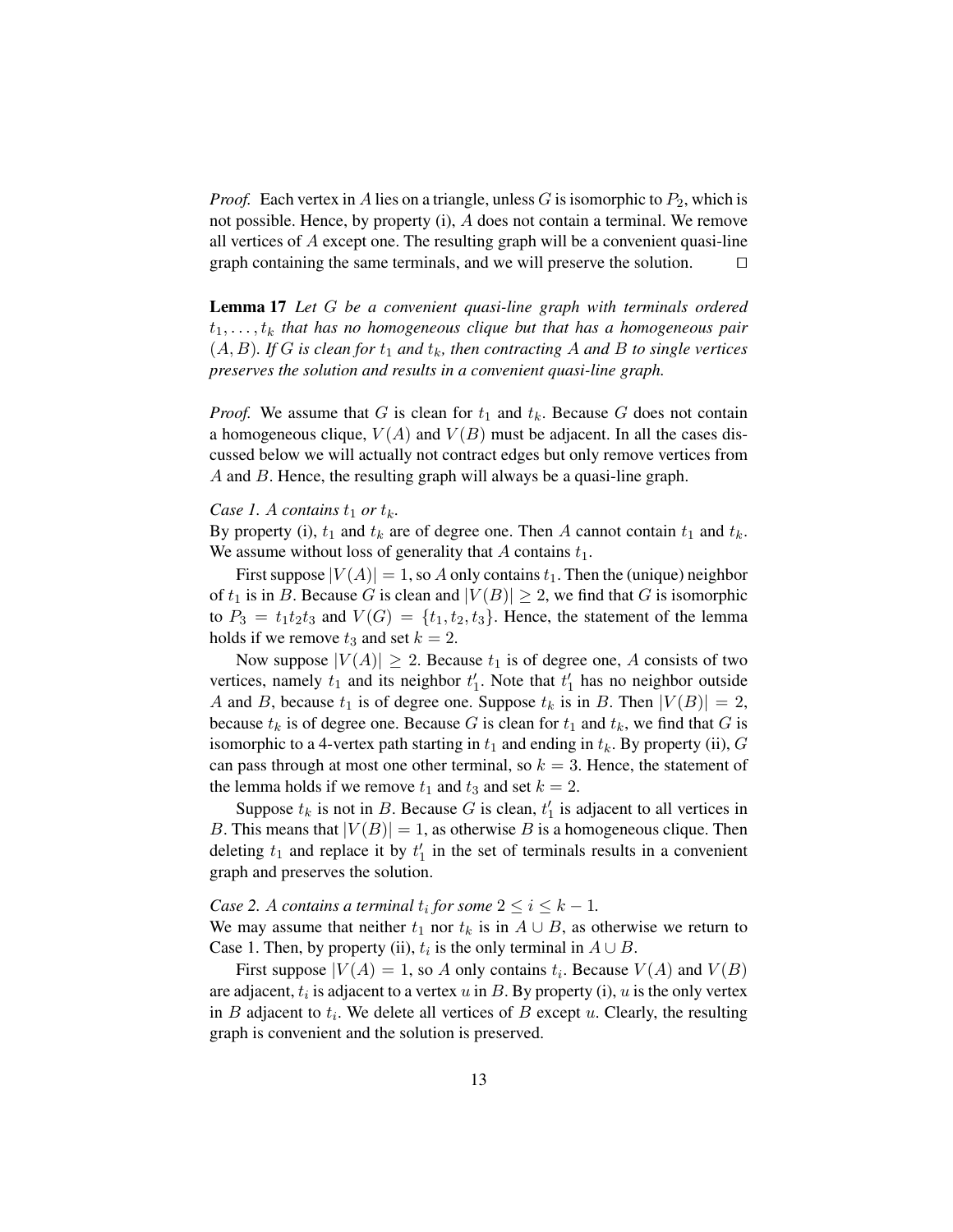Now suppose  $|V(A)| \geq 2$ . By property (ii), A contains only one other vertex  $t'_{i}$  and  $t_{i}$ ,  $t'_{i}$  do not have a common neighbor. Then A must be separated of the rest of the graph by  $B$ . Because  $B$  is a clique, this means that every induced path from  $t_1$  to  $t_k$  does not contain  $t_i$  (and  $t'_i$ ). Hence, this case is not possible, because G is clean for  $t_1$  and  $t_k$ .

### *Case 3.* A *contains no terminal.*

Then we may assume that  $B$  contains no terminal either, as otherwise we return to a previous case by symmetry. Let  $a'b' \in E(G)$  with  $a' \in V(A)$  and  $b' \in$  $V(B)$ . Let G' be the graph obtained from G by removing all vertices of  $A \cup B$ except  $a'$  and  $b'$ . Note that we have kept all terminals and that the resulting graph is convenient. Any solution  $P'$  for  $G'$  is a solution for  $G$ .

Now assume we have a solution P for G. We claim that  $|P \cap A| \leq 1$  and  $|P \cap B| \leq 1$ . Suppose otherwise, say  $|P \cap A| \geq 2$ . Then  $|P \cap A| = 2$ , because P is an indued path and A is a clique. Since  $t_1$  and  $t_k$  are not in A, we find that P contains a subpath xuvy with  $u, v \in A$ . Since x is adjacent to  $u \in A$ , but non-adjacent to  $v \in A$ , we find that  $x \in B$ . Analogously we get that  $y \in B$ . However, then  $xy \in E(G)$ . This is a contradiction.

Suppose  $|P \cap A| = 0$  and  $|P \cap B| = 0$ . Then P is a solution for G' as well. Suppose  $|P \cap A| = 0$  and  $|P \cap B| = 1$ . Then we may without loss of generality assume that  $b' \in V(P)$ . We find that P is a solution for G' as well. The case  $|P \cap A| = 1$  and  $|P \cap B| = 0$  follows by symmetry. Suppose  $|P \cap A| = |P \cap B| = 1$ , say P intersects A in a and B in b. If  $ab \in E(G)$  then we replace ab by  $a'b'$  and obtain a solution for G'. Suppose  $ab \notin E(G)$ . Because a is not a terminal, a has neighbors x and y on P. If  $x, y \notin N(b)$  then  $\{a', x, y, b'\}$ induces a claw in  $G$  with center  $a'$ . This is not possible. Hence, we may assume without loss of generality that  $y$  is adjacent to  $b$ . Since  $A$  or  $B$  contains at least two vertices,  $y$  has degree at least three. Then  $y$  is not a terminal. Thus we can skip y and exchange  $ayb$  in P with  $a'b'$  to get the desired induced path  $P'$ .  $\Box$ 

Theorem 18 *The* ORDERED-k-IN-A-PATH *problem can be solved in polynomial time in linear interval graphs.*

*Proof.* Let G be a linear interval graph. We may assume without loss of generality that the terminals form an independent set. We use its linear representation that we obtain in polynomial time by Theorem 9. In what follows the notions of predecessors (left) and successors (right) are considered for the linear ordering of the points on the line. Without loss of generality we may assume that  $t_1$  is the first point and that  $t_k$  is the last and that no two points coincide. By our assumption,  $t_i$  and  $t_{i+1}$  are nonadjacent. From the set of points belonging to the closed interval  $[t_i, t_{i+1}]$  we remove all neighbors of  $t_i$  except the rightmost one and all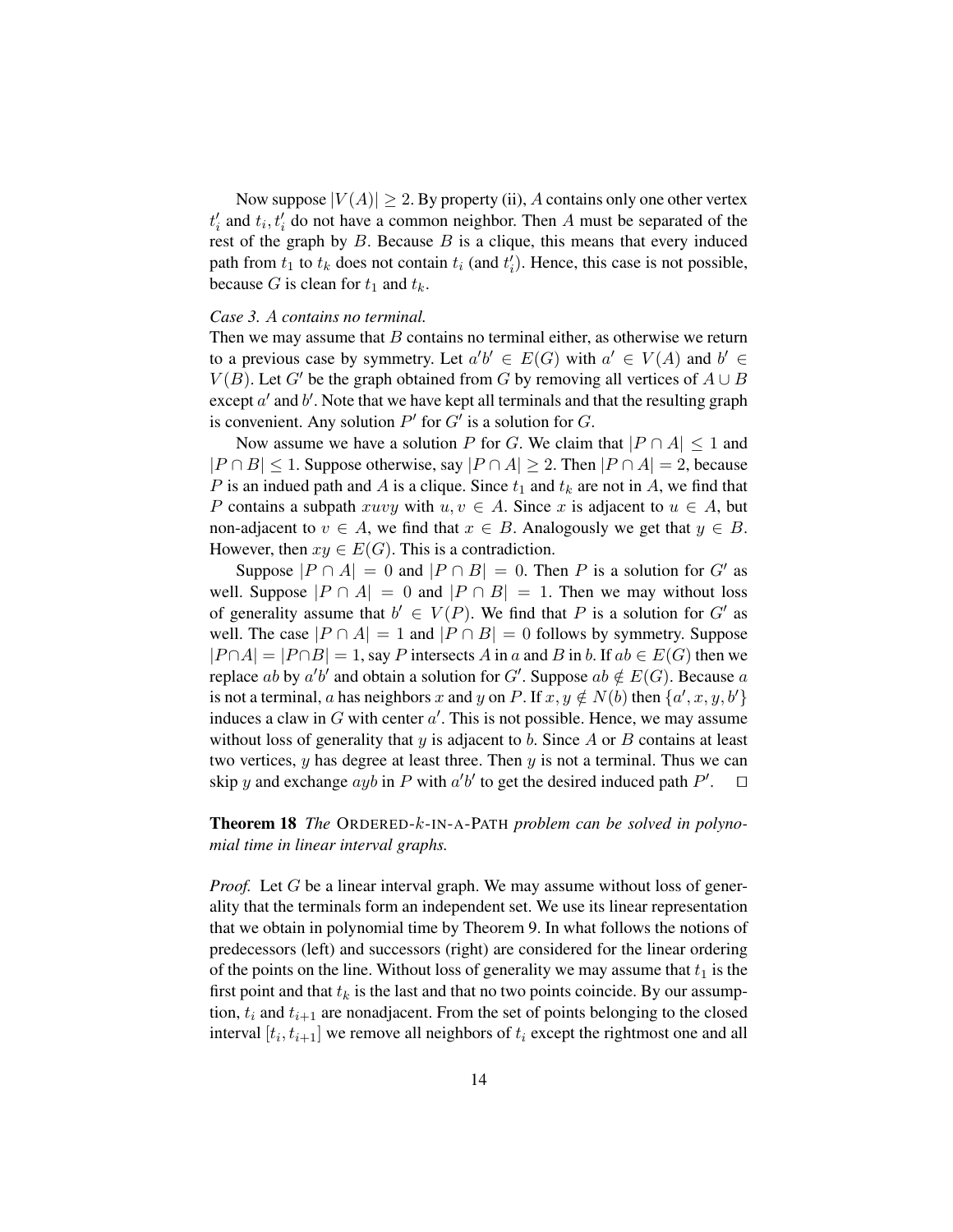neighbors of  $t_{i+1}$  except the leftmost. Then the shortest path between  $t_i$  and  $t_{i+1}$ is induced. In addition, these partial paths combined together provide a solution unless for some terminal  $t_i$  its leftmost predecessor is adjacent to its rightmost successor. Hence, no induced path may have  $t_i$  among its inner vertices.  $\square$ 

Lemma 19 *Let* G *be a composition of linear interval strips. It is possible to create in polynomial time a line graph*  $G'$  *with*  $|V(G')| \leq |V(G)|$ *, while preserving the solution.*

*Proof.* Let  $G = S_m$  be a composition of linear interval strips. We first analyze the structure of a possible solution. This includes checking a number of necessary conditions that every linear interval strip  $(S'_i, a'_i, b'_i)$  must satisfy should  $G$ allow a solution.

Suppose  $S_i'$  contains some terminals other than  $t_1$  and  $t_k$ . Then a solution  $P$ must enter  $S_i'$  through one of the neighbors of  $a_i'$  and leave through one neighbor of  $b'_i$ , or vice versa. Hence, we output  $\mathbb{N}$  if the terminals on  $S'_i$  do not form a subsequence  $t_j, t_{j+1}, \ldots, t_\ell$ . Otherwise, the order of the terminals on the line determines whether P should leave  $S_i'$  through a neighbor of  $a_i'$  or through a neighbor of  $b'_i$ . In the first case we solve ORDERED-( $\ell - j + 3$ )-IN-A-PATH on  $(S'_i, a'_i, t_j, t_{j+1}, \ldots, t_\ell, b'_i)$  and in the second case on  $(S'_i, b'_i, t_j, t_{j+1}, \ldots, t_\ell, a'_i)$ . Because  $S_i'$  is an interval graph, we can do this in polynomial time due to Theorem 18. If this does not yield an induced path  $P_i$ , then we output No.

Suppose  $S_i'$  contains either  $t_1$  or  $t_k$  together with at least one other terminal. We treat this case in the same way as in the previous case.

Suppose  $S_i'$  contains  $t_1$  and  $t_k$  but not  $t_i$  for some  $1 < i < k$ . Then we simplify G by removing all vertices of  $S_i'$  between  $t_k$  and  $t_1$  on the corresponding line. Hence, we may assume that this case does not occur.

Suppose  $S_i'$  contains either  $t_1$  or  $t_k$  and no other terminals, say  $S_i'$  only contains  $t_1$ . A solution P will either leave  $S_i'$  through a neighbor of  $a_i'$  or through a neighbor of  $b_i'$ . Then we may without loss of generality assume that the corresponding subpath  $P_i$  is a shortest path from  $t_1$  to  $a'_i$  or to  $b'_i$ .

Suppose  $S_i'$  contains no terminals. In that case a possible solution P can still pass through  $S_i'$ . Then we may without loss of generality assume that corresponding subpath  $P_i$  is a shortest path between a neighbor of  $a'_i$  and a neighbor of  $b_i'$ .

From now on, assume that we considered every linear interval strip and that we did not output No. It remains to show how the partial solutions  $P_i$  on the corresponding strips can be combined together. Without loss of generality we assume that the labels of  $a_i$  and  $b_i$  in  $S_0$  conform the order of the terminals in the strips as discussed above.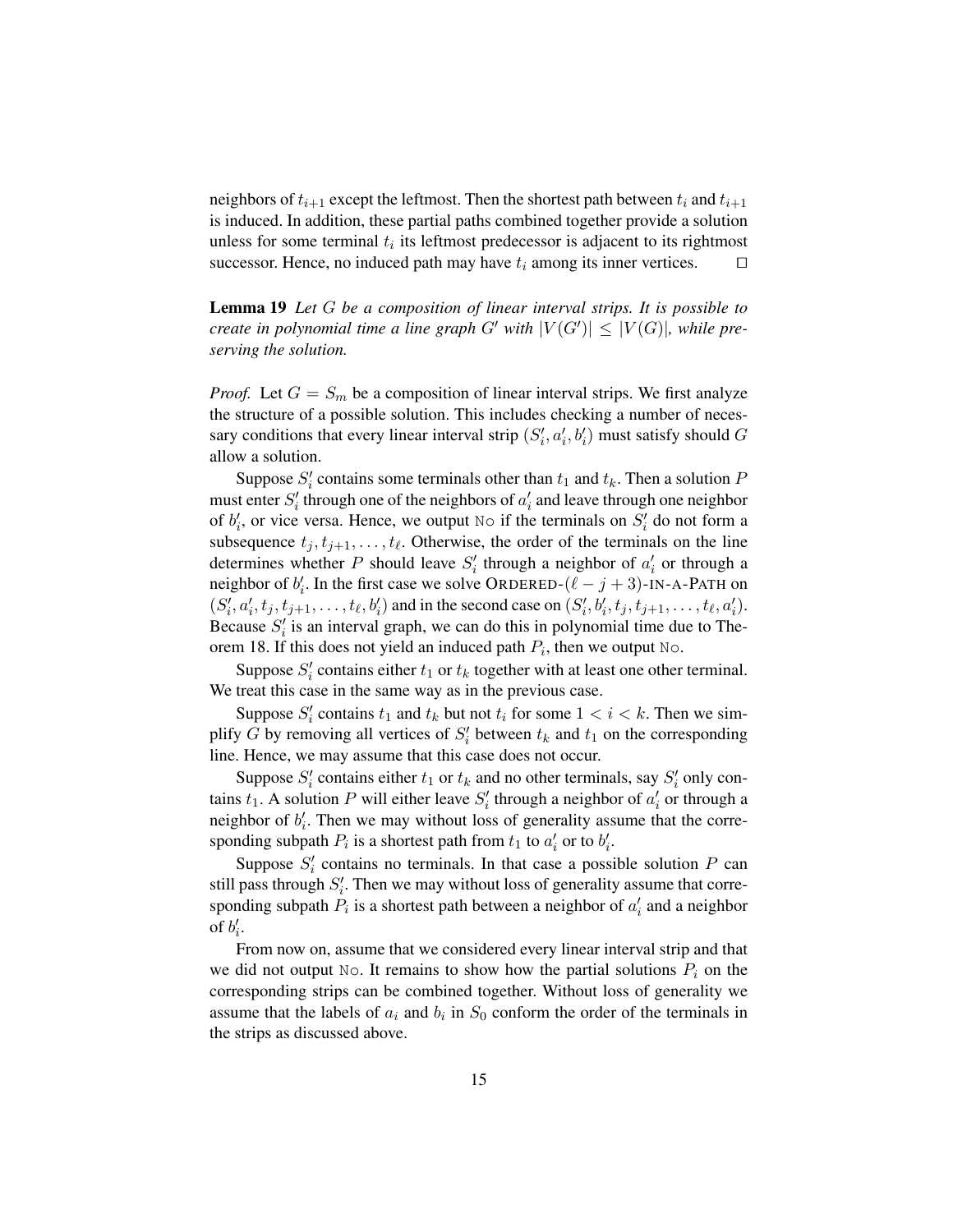We create a graph  $G'$  as follows. We connect any pair  $a_i, b_i$  by a path of length two, involving an extra new vertex  $c_i$ . If a strip  $S_i'$  contains a single terminal  $t_j$ , we let  $t'_j := c_i$ . If such strip contains more terminals  $t_j, \ldots, t_l$ , but neither  $t_1$  nor  $t_k$  we let  $t'_j := t'_{j+1} := \cdots := t'_{l-1} := a_i$  and  $t'_l := b_i$ . Otherwise, if  $t_1, ..., t_l$  are in  $S'_i$  we let  $t'_1 := ... := t'_{l-1} := c_i$  and  $t'_l := b_i$ . The case of  $t_k$ being the last terminal in  $S_i'$  is treated analogously. See Figure 2 for an example.



Fig. 2. A graph  $G'$ .

We claim that G has a solution P if and only if  $G'$  has a solution P'. This can be seen as follows. Any solution of  $G$  can be directly translated into a solution of G'. Suppose G' has a solution P'. We exchange subpaths  $a_i c_i b_i$  by corresponding induced paths  $P_i$  in  $G$ , as explained above. Note that this is possible indeed, because we did not output No at some stage and ensured that there is no strip containing both  $t_1$  and  $t_k$ . We conclude that creating  $G'$  preserves the solution.

What remains to show is that  $G'$  is a line graph. Consider the graph  $H$ constructed as follows.

- For every clique on  $S_0$  we take a star with edges corresponding to the vertices of the clique.
- We connect the leaves incident with the edges corresponding to  $a_i$  and  $b_i$  by a new edge for  $1 \le i \le m$  representing  $c_i$ .

Then  $G'$  is the line graph of H. This completes the proof of Lemma 19.  $\Box$ 

Theorem 20 *For fixed* k*,* ORDERED-k-IN-A-PATH *can be solved in polynomial time for line graphs.*

*Proof.* Let G be a line graph with k terminals ordered as  $t_1, \ldots, t_k$ . Because we only remove vertices in Lemma 14 we may without loss of generality assume that G is convenient. For  $1 < i < k$ , let  $s_i$  and  $u_i$  be the two neighbors of  $t_i$ . We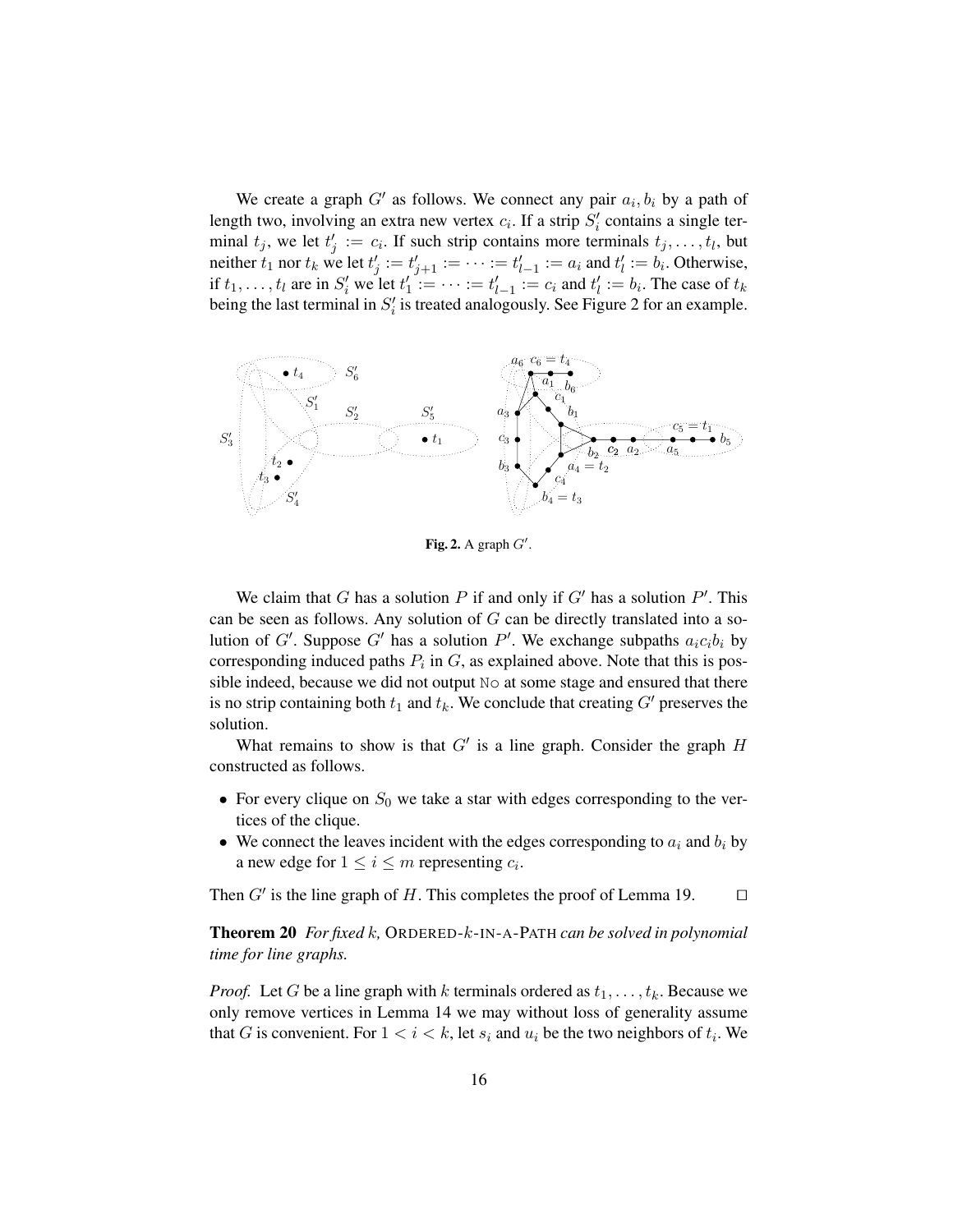set  $a_1 = t_1$  and  $b_{k-1} = t_k$ . For  $1 < i < k$  we choose  $b_{i-1}$  and  $a_i$  from  $\{s_i, t_i\}$ . This leads to  $O(2^{k-2})$  equivalent instances of k-INDUCED DISJOINTS PATHS, which we can solve in polynomial time for line graphs by Corollary 5.  $\Box$ 

### 4 Algorithmic Consequences

In this section we state some algorithmic consequences of our main result. We first consider the  $k$ -INDUCED DISJOINT PATHS and the  $k$ -IN-A-CYCLE problem for any fixed  $k$ .

Corollary 21 *For any fixed* k*, the* k-INDUCED DISJOINT PATHS *problem and the* k-IN-A-CYCLE *problem are solvable in polynomial time for claw-free graphs.*

*Proof.* Let G be a claw-free graph that together with terminals  $t_1, \ldots, t_k$  is an instance of  $k$ -IN-A-CYCLE. We fix an order of the terminals, say, the order is  $t_1, \ldots, t_k$ . We fix two neighbors  $a_i$  and  $b_{i-1}$  of each terminal  $t_i$ . This way we obtain an instance of  $k$ -INDUCED DISJOINT PATHS with pairs of terminals  $(a_i, b_i)$  where  $b_0 = b_k$ . Clearly, the total number of instances we have created is polynomial. Hence, we can solve k-IN-A-CYCLE in polynomial time if we can solve k-INDUCED DISJOINT PATHS in polynomial time.

Let  $G$  be a claw-free graph that together with  $k$  pairs of terminals  $(a_i, b_i)$  for  $i = 1, \ldots, k$  is an instance of the k-INDUCED DISJOINT PATHS problem. First we add an edge between each pair of non-adjacent neighbors of every terminal in  $T = \{a_1, \ldots, a_k, b_1, \ldots, b_k\}$ . We denote the resulting graphs obtained after performing this operation on a terminal by  $G_1, \ldots, G_{2k}$ , and define  $G_0 := G$ . We claim that  $G' = G_{2k}$  is claw-free and prove this by induction.

The claim is true for  $G_0$ . Suppose the claim is true for  $G_j$  for some  $0 \leq$  $j \leq 2k - 1$ . Consider  $G_{j+1}$  and suppose, for contradiction, that  $G_{j+1}$  contains an induced subgraph isomorphic to a claw. Let  $K := \{x, a, b, c\}$  be a set of vertices of  $G_{j+1}$  inducing a claw with center x. Let  $s \in T$  be the vertex of  $G_i$  that becomes simplicial in  $G_{i+1}$ . Then  $x \neq s$ . Since  $G_i$  is claw-free, we may without loss of generality assume that at least two vertices of  $K$  must be in  $N_{G_{i+1}}(s) \cup \{s\}$ . Since  $N_{G_{i+1}}(s) \cup \{s\}$  is a clique of  $G_{j+1}$  and  $\{a, b, c\}$ is an independent set of  $G_{j+1}$ , we may without loss of generality assume that  $K \cap (N_{G_{j+1}}(s) \cup \{s\}) = \{x, a\}$  and  $\{b, c\} \subseteq V(G_{j+1}) \setminus (N_{G_{j+1}}(s) \cup \{s\}).$ Then  $\{x, b, c, s\}$  induces a claw in  $G_i$  with center x, a contradiction. Hence, G' is indeed claw-free.

We note that G with terminals  $(a_1, b_1), \ldots, (a_k, b_k)$  forms a YES-instance of  $k$ -INDUCED DISJOINT PATHS if and only if  $G'$  with the same terminal pairs is a YES-instance of this problem. In the next step we add a new vertex  $c_i$  and edges  $b_i c_i$  and  $c_i a_{i+1}$  for  $i = 1, ..., k - 1$ . We call the resulting graph  $G''$  and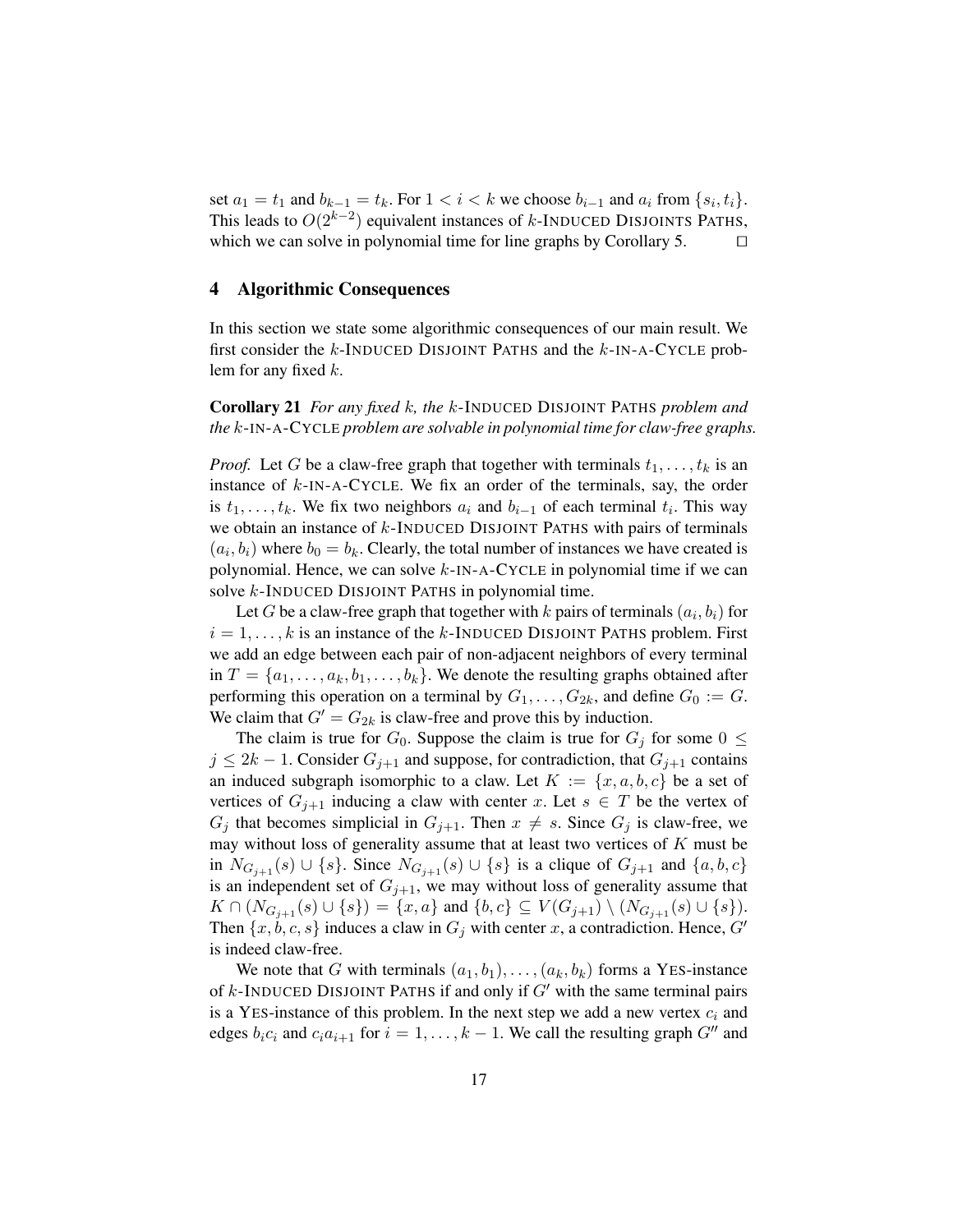observe that  $G''$  is claw-free, because the neighborhood of every terminal in  $G'$ forms a clique. We will show that G' with terminal pairs  $(a_1, b_1), \ldots, (a_k, b_k)$ forms a YES-instance of the k-INDUCED PATHS problem if and only if  $G''$ with ordered terminals  $a_1, b_1, c_1, a_2, b_2, c_2, \ldots, a_{k-1}, b_{k-1}, c_{k-1}, a_k, b_k$  forms a YES-instance of the ORDERED- $(3k - 1)$ -IN-A-PATH problem. Then we can apply Theorem 13 and are done.

In order to see the above claim, suppose  $G'$  contains k mutually induced paths  $P_i$  such that  $P_i$  connects  $a_i$  to  $b_i$  for  $1 \le i \le k$ . Then

$$
P = a_1 \overrightarrow{P_1} b_1 c_1 a_2 \overrightarrow{P_2} b_2 \dots b_{k-1} c_{k-1} a_k \overrightarrow{P_k} b_k
$$

is an induced path passing through the  $3k-1$  terminals in prescribed order. Now suppose  $G''$  contains an induced path P passing through the  $3k - 1$  terminals in desired order. Then P contains segments  $b_i c_i a_{i+1}$  for  $i = 1, \ldots, k - 1$ . This means that for  $i = 1, ..., k$  we can define paths  $P_i = a_i \overrightarrow{P} b_i$ , which are mutually induced. This completes the proof of Corollary 21.  $\Box$ 

We finish this section with a consequence of Corollary 21. We first need some additional terminology. Let uw be an edge in a graph  $G$ . We say that we *subdivide uw* if we replace uw by a new vertex  $v$  and two new edges  $uv$  and  $vw$ . A graph G is said to contain a graph H as an *induced topological minor* if H can be obtained from G by a sequence of vertex deletions and edge subdivisions. The decision problem  $H$ -INDUCED TOPOLOGICAL MINOR is to test if a given graph contains  $H$  as an induced topological minor. Here,  $H$  is fixed, so not part of the input.

Lévêque et al. [21] generalize induced topological minors as follows. They define a *subdivisible graph* (or *s-graph*) as a graph with two types of edges, namely so-called *subdivisible* edges and so-called *real* edges. Let H be an sgraph. Then a graph is a *realization* of H if it can be obtained from H by a sequence of subdivisions of subdivisible edges, i.e., by replacing subdivisible edges in  $H$  by paths of length at least one. This leads to the decision problem  $H$ -INDUCED REALIZATION which has as input a graph  $G$  and asks whether  $G$ contains a realization of  $H$  as an induced subgraph. Also here,  $H$  is to be considered as fixed. If  $H$  is an s-graph with only subdivisible edges, then  $H$ -INDUCED REALIZATION is equivalent to H-INDUCED TOPOLOGICAL MINOR. Note that in the other extreme, i.e., when  $H$  only contains real edges, the problem comes down to testing if a graph has an induced subgraph isomorphic to H.

The complexity of H-INDUCED REALIZATION and H-INDUCED TOPO-LOGICAL MINOR depends on the fixed graph  $H$ . Already for the second problem, many polynomially solvable and NP-complete cases are known. For example, Lévêque et al. [21] show that  $K_5$ -INDUCED TOPOLOGICAL MINOR is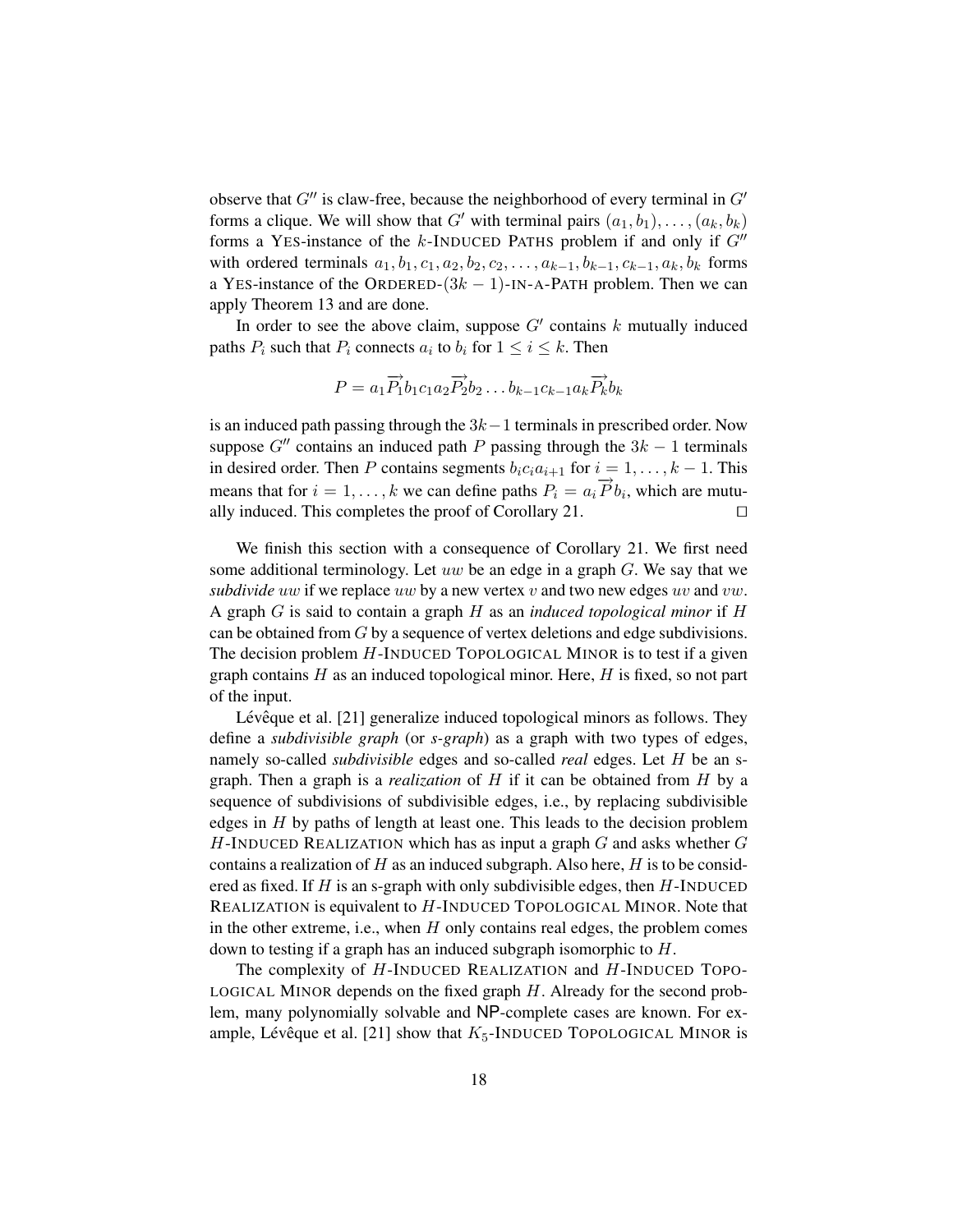$NP$ -complete, whereas e.g.  $C_3$ -INDUCED REALIZATION is polynomially solvable. We refer to their paper [21] for more results.

The complexity classification of H-INDUCED TOPOLOGICAL MINOR, and consequently, of H-INDUCED REALIZATION is far from being finished for general graphs. A notorious open problem is determining the complexity of  $2C_3$ -INDUCED TOPOLOGICAL MINOR, where  $2C_3$  denotes the disjoint union of two 3-vertex cycles. This problem is polynomially equivalent to the  $2C_4$ -INDUCED TOPOLOGICAL MINOR problem. We note that the latter can also be formulated as the problem that asks whether a graph  $G = (V, E)$  contains two *mutually induced* holes, i.e., two holes C and D with  $V(C) \cap V(D) = \emptyset$  and  $uv \notin E$ for any  $u \in V(C)$  and  $v \in V(D)$ . However, for claw-free graphs, we can solve this case and any other case in polynomial time by applying Corollary 21.

# Corollary 22 *For any fixed s-graph* H*, the* H*-*INDUCED REALIZATION *problem can be solved in polynomial time for claw-free graphs.*

*Proof.* We first slightly modify the k-INDUCED DISJOINT PATHS problem. Fix an integer k, and let  $G = (V, E)$  be a claw-free graph with terminal pairs  $(a_i, b_i)$ for  $i = 1, \ldots, k$ . Then we allow  $a_i = a_j$ ,  $a_i = b_j$  or  $b_i = b_j$  for any  $1 \le i \le k$  $j \leq k$ , and we also allow the existence of an edge between any two terminals in  $\{a_1, \ldots, a_k, b_1, \ldots, b_k\}$ . So, in this modification, we test if G contains a path  $P_i$  from  $a_i$  to  $b_i$  for  $i = 1, ..., k$  such that for any  $1 \leq i \leq j \leq k$ ,  $(V(P_i)\setminus\{a_i,b_i\})\cap (V(P_j)\setminus\{a_j,b_j\})=\emptyset$  and  $uv\notin E$  for every  $u\in V(P_i)$  and  $v \in V(P_i)$  with  $uv \notin \{a_i a_j, a_i b_j, b_i a_j, b_i b_j\}$ . The following argument shows why we can make these two assumptions. Suppose  $a_i = a_j$ . We choose two non-adjacent neighbors  $u, v$  of  $a_i$  and remove all its other neighbors. If such neighbors do not exist, we output No. Otherwise, this results in a new claw-free graph, where terminal pairs  $(u, b_i)$  and  $(v, b_j)$  replace  $(a_i, b_i)$  and  $(a_j, b_j)$ . We perform a similar operation for the second assumption. In this way we create at most  $O(n^{2k})$  new instances of the original k-INDUCED DISJOINT PATHS problem, which we can solve in polynomial time due to Corollary 21.

Now, let  $H$  be a fixed s-graph. Let  $D$  be the set of real edges and  $F$  the set of subdivisible edges, so  $E(H) = D \cup F$  with  $D \cap F = \emptyset$ . Let G be a claw-free graph on  $n$  vertices. We are to test if  $G$  contains an induced subgraph that is isomorphic to a realization of  $H$ . We do this as follows.

For each vertex in  $H$  we guess a corresponding vertex in  $G$ . This results in a set  $U$  of guessed vertices in  $G$ . We check if every real edge of  $H$  is represented in  $G[U]$ . We also check if every non-edge in H corresponds to a non-edge in  $G[U]$ . If one of these checks is negative, we output No. Otherwise, we continue as follows. Let  $U' \subseteq U$  denote the set of vertices that correspond to vertices in H that are not incident with any subdivisible edge. Let  $W$  denote the set of pairs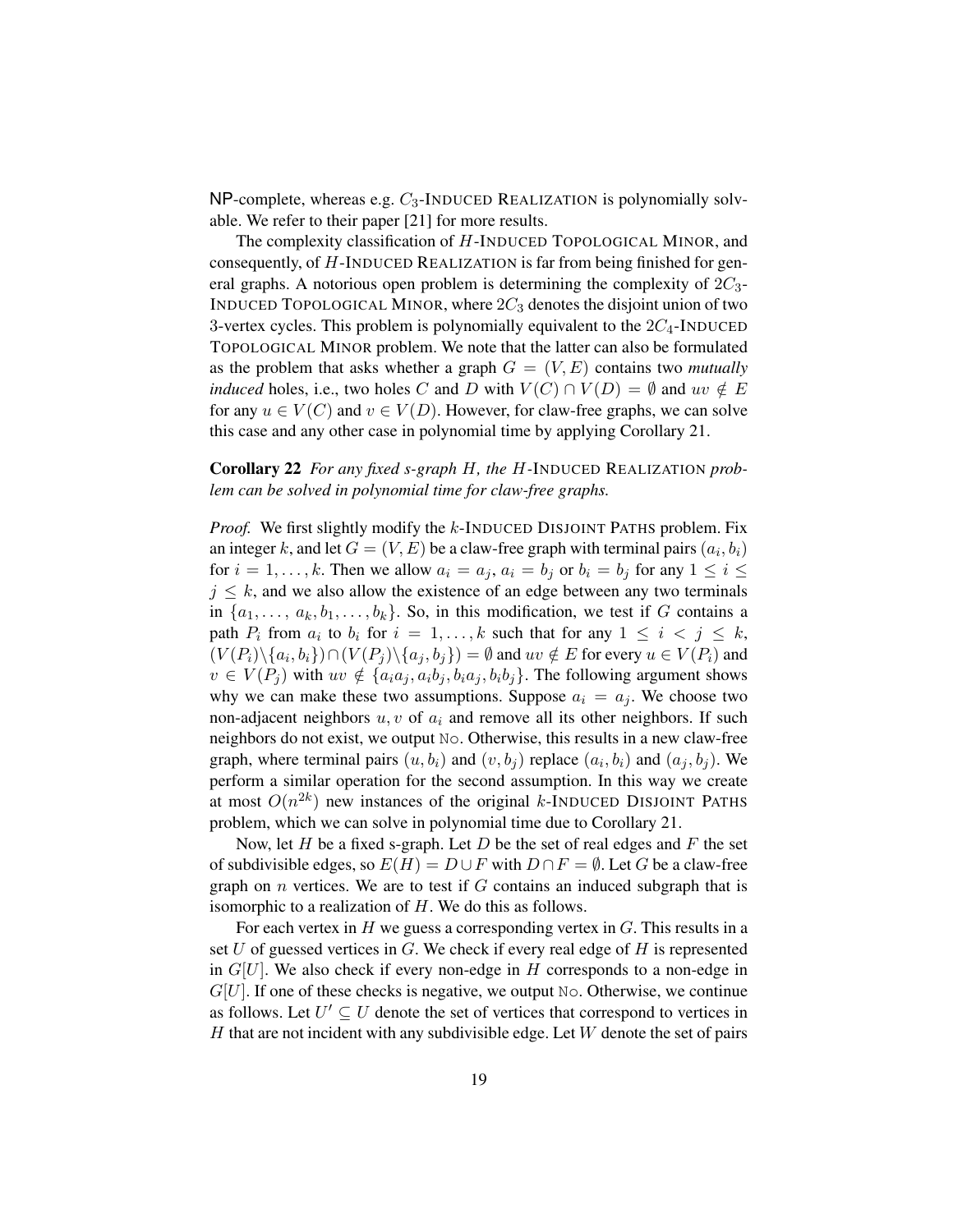$\{u, v\}$  with  $u, v \in U\backslash U'$  such that uv corresponds to a subdivisible edge in H. For every vertex in  $U'$  we remove all its neighbors that are not in U from G. The resulting graph is claw-free and forms together with the pairs in  $W$  an instance of  $|W|$ -INDUCED DISJOINTS PATHS, which we can solve in polynomial time as explained above. Because the number of possible sets U is at most  $O(n^{|V(H)|})$ and  $H$  is fixed, our algorithm runs in polynomial time.  $\Box$ 

### 5 When  $k$  Is Part of the Input

We accompany our constructive algorithm for the three problems  $k$ -IN-A-PATH,  $k$ -INDUCED DISJOINT PATHS and  $k$ -IN-A-CYCLE with NP-hardness proofs for the case when the number of terminals becomes unbounded.

Theorem 23 *The* k-IN-A-PATH *problem and the* k*-*IN-A-CYCLE *problem are* NP*-complete even for the class of line graphs, when* k *is part of the input.*

*Proof.* It is straightforward to verify whether a given path or cycle is induced and contains all prescribed terminals. Hence membership of these problems in the class NP is settled.

A *cubic* graph is a graph in which every vertex has degree three. For the hardness part for the  $k$ -IN-A-PATH problem we show a reduction from the classical HAMILTONIAN PATH problem, which is already NP-complete for cubic graphs [13, problem GT39].

Let  $G$  be a cubic input graph for the HAMILTONIAN PATH problem. We replace every vertex (of degree three) in  $G$  by a triangle. Formally, if  $u$  is incident with edges  $e(u, 1), e(u, 2)$  and  $e(u, 3)$ , then we replace u with three vertices  $u_1, u_2$  and  $u_3$ , where each  $u_i$  becomes incident with  $e(u, i)$  instead of u. Moreover, these three new vertices induce a triangle  $C_3$ . Let  $G'$  be the graph resulting from G after all original vertices have been replaced.

Observe that a hamiltonian path in  $G$  exists if and only if  $G'$  has a path that passes through all edges  $\{u_1u_2 \mid u \in V(G)\}$ :

- $-$  having the hamiltonian path in  $G$ , one can easily extend it inside every triangle in  $G'$  through the associated prescribed edge;
- as the path in  $G'$  may visit each triangle at most once, after contraction of all triangles into the original vertices of  $G$  we get a hamiltonian path of  $G$ .

We now take  $H = L(G')$  to be the line graph of  $G'$  and the terminals to be the images of the chosen edges  $u_1u_2$  for all  $u \in V(G)$ , as displayed in Figure 3. The NP-completeness proof for  $k$ -IN-A-PATH is concluded by the already mentioned argument that induced paths in  $H$  are in one-to-one correspondence with ordinary paths in  $G'$ .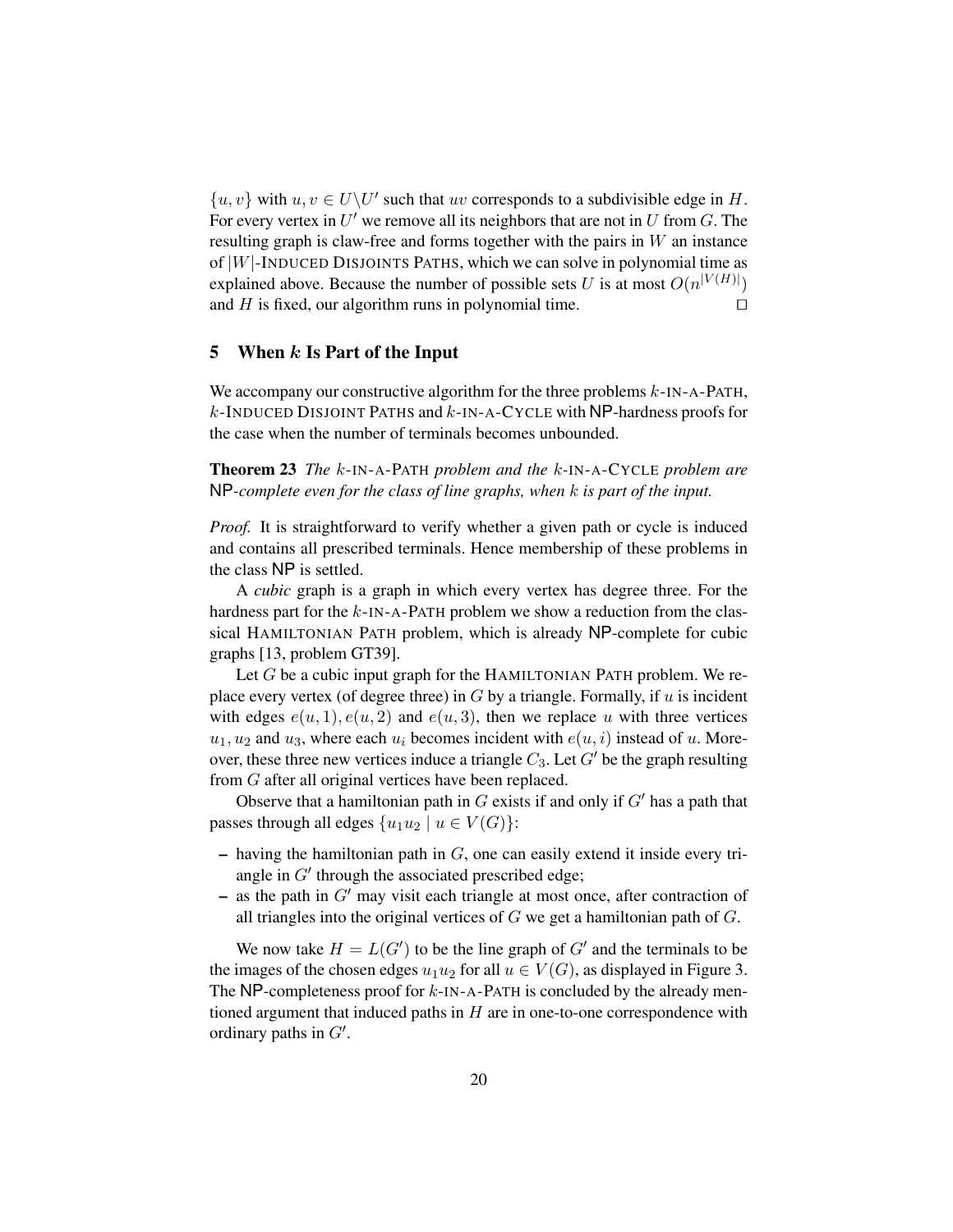In the same way we prove that the  $k$ -IN-A-CYCLE problem is NP-complete for the class of line graphs when  $k$  is part of the input. The only differences are the following. Firstly, we make a reduction from the HAMILTONIAN CYCLE problem, which is also NP-complete for the class of cubic graphs (cf. [13]). Secondly, we observe that induced cycles (except the  $C_3$ ) in a line graph are in one-to-one correspondence with cycles in the original graph.  $\Box$ 



Fig. 3. The reduction from the HAMILTONIAN PATH problem. The thick edges show a fragment of the solution, and the emphasized objects are the prescribed edges or the terminals.

We now consider the k-INDUCED DISJOINT PATHS problem.

# Theorem 24 *The* k*-*INDUCED DISJOINT PATHS *problem is* NP*-complete even for the class of line graphs, when* k *is part of the input.*

*Proof.* We can check in polynomial time if a given collection of paths is a solution of the k-INDUCED DISJOINT PATHS problem. Hence, this problem is in NP. In order to show NP-completeness we reduce from the k-DISJOINT PATHS problem, which is NP-complete when  $k$  is part of the input [17].

Let G together with k mutually disjoint vertex pairs  $(s_1, t_1), \ldots, (s_k, t_k)$ form an instance of the k-DISJOINT PATHS problem. For  $i = 1, ..., k$  we add a vertex  $s_i'$  with edge  $s_i s_i'$  and a vertex  $t_i'$  with edge  $t_i t_i'$  to  $G$ . This results in graph  $G'$ . We then observe that the line graph of  $G'$  contains k mutually induced paths connecting  $s_i s'_i$  to  $t_i t'_i$  for  $i = 1, ..., k$  if and only if  $G'$  contains k mutually disjoint paths connecting  $s'_i$  to  $t'_i$  for  $i = 1, \ldots, k$  if and only if G contains k mutually disjoint paths connecting  $s_i$  to  $t_i$  for  $i = 1, ..., k$ .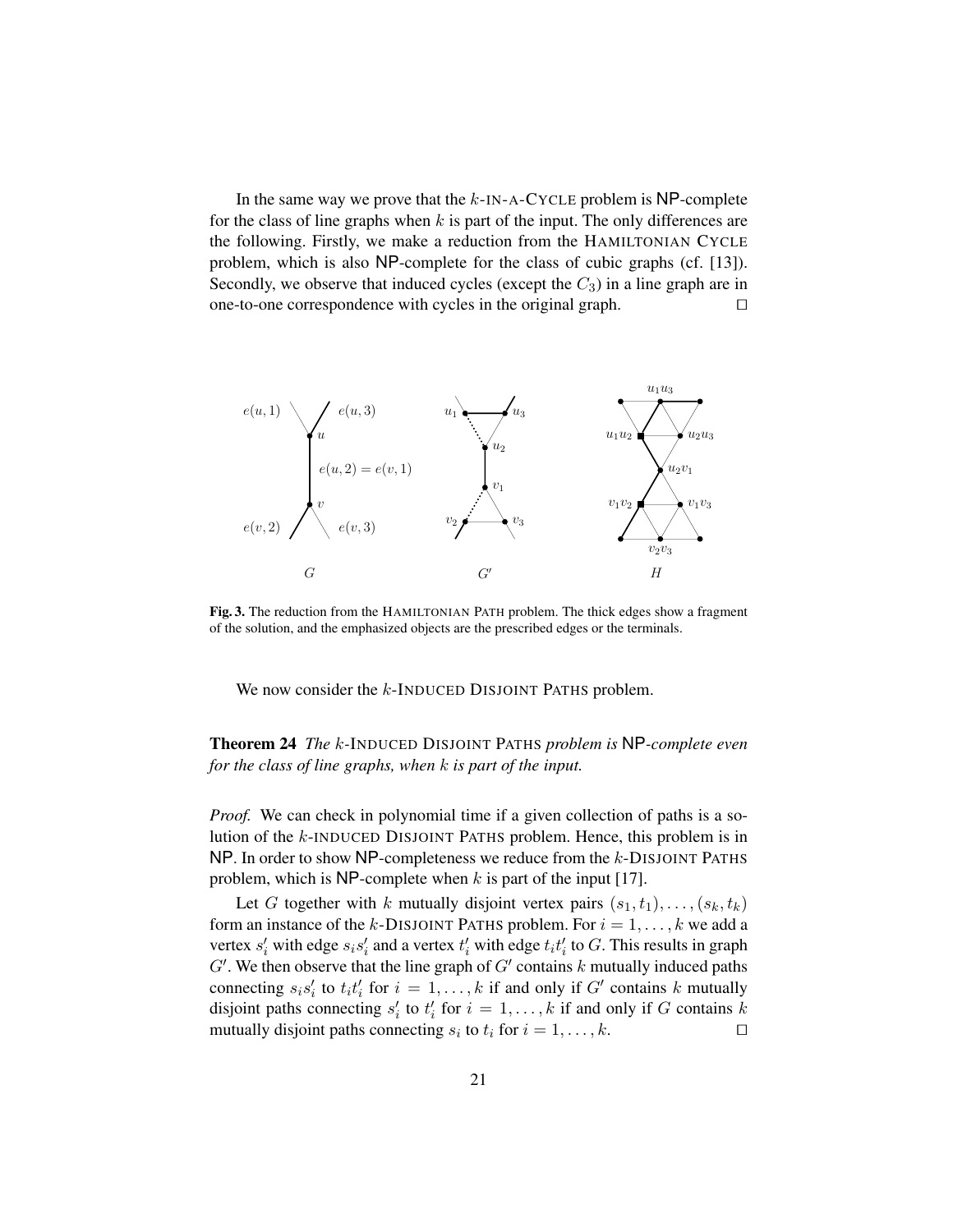## 6 Conclusions and Further Research

We studied the three problems  $k$ -IN-A-PATH,  $k$ -INDUCED DISJOINT PATHS and  $k$ -IN-A-CYCLE. If  $k$  is part of the input these problems are known to be NP-complete, and we showed this stays true, even when the input graphs are line graphs. On the positive side, we showed that, for any fixed  $k$ , all three problems are polynomially solvable on claw-free graphs.

Our algorithms run in  $O(k!n^{O(k)})$  time on *n*-vertex graphs. So, contrary to the cubic algorithm of Robertson and Seymour [22] that solves the  $k$ -DISJOINT PATHS problem, the order of the polynomial in the running time of our algorithms heavily depends on the integer  $k$ . We refrain from stating a more precise running time, because our motivation was strictly theoretical. Our goal was to show membership of the three problems in the class P for claw-free graphs. Hence, we were less concerned with decreasing the running time of our algorithms (which certainly seems possible by a more refined analysis). Nevertheless, it is an interesting question whether these problems are *fixed parameter tractable* in k for claw-free graphs, i.e., whether they can be solved in  $O(f(k)n^c)$  time, where f denotes a computable function and c a constant independent of  $k$ . We note that for line graphs this is the case due to the aforementioned observation that vertex-disjoint paths in a graph are in one-to-one correspondence with mutually induced paths in its line graph. This enables us to use the  $O(f(k)n^3)$  time algorithm of Robertson and Seymour [22] that solves the k-DISJOINT PATHS problem.

The following two related problems are also fascinating open problems.

*Problem 1.* Determine the computational complexity of deciding whether a graph contains an odd hole.

*Problem 2.* Determine the computational complexity of deciding whether a graph contains two mutually induced holes.

For claw-free graphs, Problems 1 and 2 are solved. For this graph class, we solved Problem 2 in Corollary 22, while it is well known that Problem 1 can be solved in polynomial time for claw-free graphs by using the arguments below.

Let G be a claw-free graph on n vertices. We first determine if  $G$  contains an odd hole or an odd antihole by running the  $O(n^4)$  time algorithm of Chvátal and Sbihi [6] for recognizing perfect claw-free graphs. Suppose this is the case. We check in  $O(n^3)$  time if G contains 3 independent vertices. If so, then G contains an odd hole by Ben Rebea's Lemma (see the paper of Chvatal and Sbihi [6] ´ for a proof). Suppose  $G$  contains at most 2 independent vertices. Then  $G$  does not contain an odd hole on 7 vertices or more. Hence, we are left to check if G contains a hole on 5 vertices. This can be done in  $O(n^5)$  time.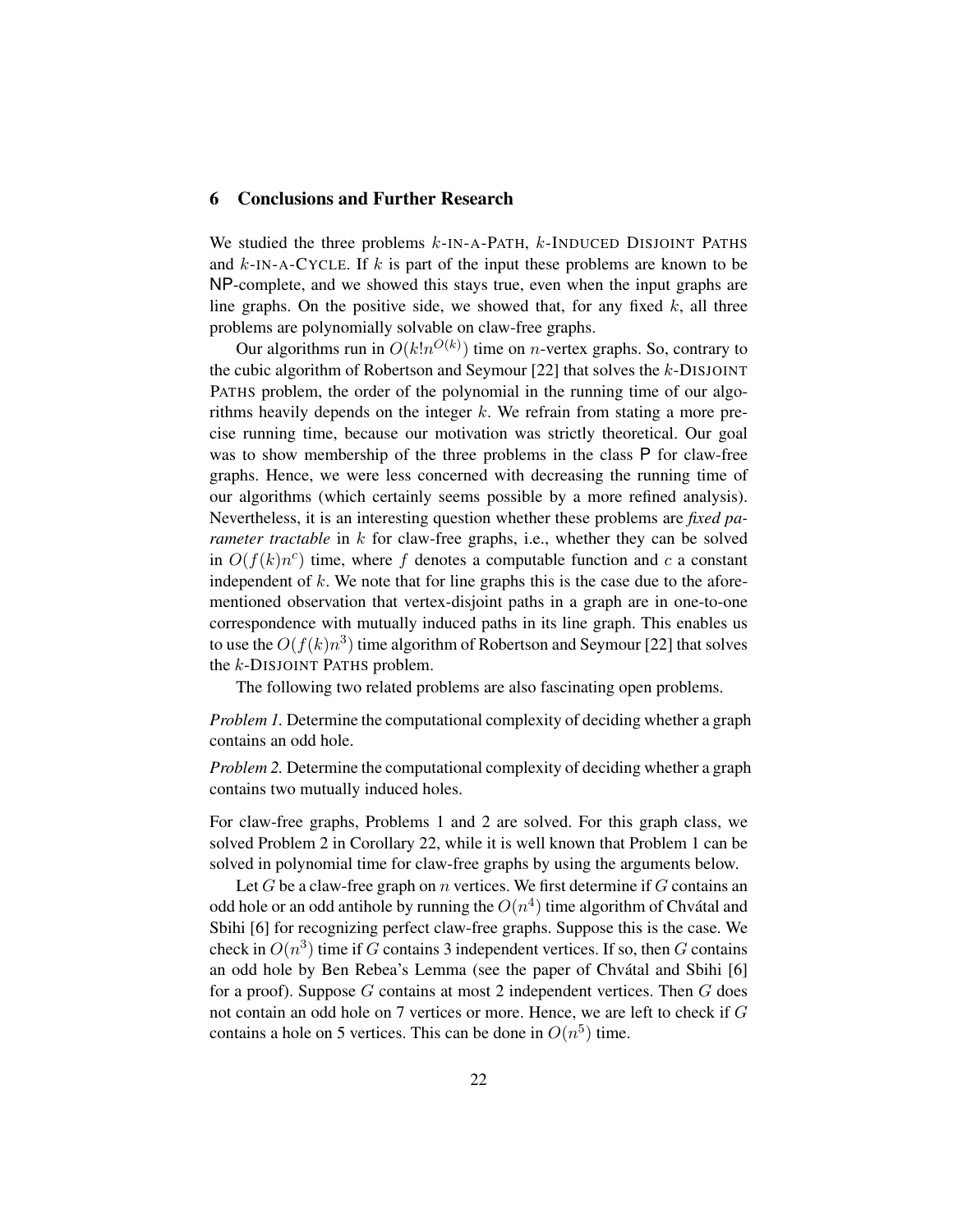Recently, an  $O(nm^2)$  algorithm that finds a shortest odd hole in a clawfree graph on  $n$  vertices and  $m$  edges has been given by Shrem, Stern and Golumbic [24]. In addition, we note that the problem of finding an *even* hole is polynomially solvable for general graphs [2] and that the problem of testing whether a graph contains two mutually induced *odd* holes is NP-complete [14].

Acknowledgments We would like to thank the two anonymous referees for their helpful comments.

#### References

- 1. D. Bienstock. On the complexity of testing for odd holes and induced odd paths. *Discrete Mathematics* 90 (1991) 85–92, See also Corrigendum, Discrete Mathematics 102 (1992) 109.
- 2. M. Chudnovsky, K. Kawarabayashi and P.D. Seymour. Detecting even holes. *Journal of Graph Theory* 48 (2005) 85–111.
- 3. M. Chudnovsky, N. Robertson, P.D. Seymour, and R. Thomas. The strong perfect graph theorem. *Annals of Mathematics* 164 (2006) 51–229.
- 4. M. Chudnovsky and P.D. Seymour. The structure of claw-free graphs. In *Surveys in combinatorics 2005*, Cambridge (2005) 153–171.
- 5. M. Chudnovsky and P.D. Seymour. The three-in-a-tree problem. *Combinatorica*, to appear.
- 6. V. Chvatal and N. Sbihi. Recognizing claw-free perfect graphs. ´ *Journal of Combinatorial Theory, Series B* 44 (1988)154–176.
- 7. X. Deng, P. Hell, and J. Huang. Linear time representation algorithm for proper circular-arc graphs and proper interval graphs. *SIAM Journal on Computing* 25 (1996) 390–403.
- 8. N. Derhy and C. Picouleau. Finding induced trees. *Discrete Applied Mathematics* 157 (2009) 3552–3557.
- 9. N. Derhy, C. Picouleau, and N. Trotignon. The four-in-a-tree problem in triangle-free graphs. *Graphs and Combinatorics* 25 (2009) 489–502.
- 10. R. Faudree, E. Flandrin, and Z. Ryjáček. Claw-free graphs—a survey. *Discrete Mathematics* 164 (1997) 87–147.
- 11. M.R. Fellows. The RobertsonSeymour theorems: A survey of applications. In: *Proceedings of AMS-IMS-SIAM Joint Summer Research Conf. Contemporary Mathematics*, Providence, RI (1989) 1-18.
- 12. D. Fulkerson and O. Gross, Incidence matrices and interval graphs, *Pacific Journal of Mathematics* 15 (1965) 835–855.
- 13. M.R. Garey and D.S. Johnson. *Computers and Intractability*. W. H. Freeman and Co., New York, 1979.
- 14. P. Golovach, M. Kaminski, D. Paulusma, and D. M. Thilikos. Induced packing of odd cycles ´ in a planar graph. In: *Proceedings of ISAAC 2009*, LNCS 5878 (2009) 514–523.
- 15. R. Haas and M. Hoffmann. Chordless paths through three vertices. *Theoretical Computer Science* 351 (2006) 360–371.
- 16. P. van 't Hof, M. Kamiński and D. Paulusma. Finding induced paths of given parity in clawfree graphs. In: *Proceedings of WG 2009*, LNCS 5911 (2009) 341–352.
- 17. R.M. Karp. On the complexity of combinatorial problems. *Networks* 5 (1975) 45–68.
- 18. A. King and B. Reed. Bounding  $\chi$  in terms of  $\omega$  and  $\delta$  for quasi-line graphs. *Journal of Graph Theory* 59 (2008) 215-228.